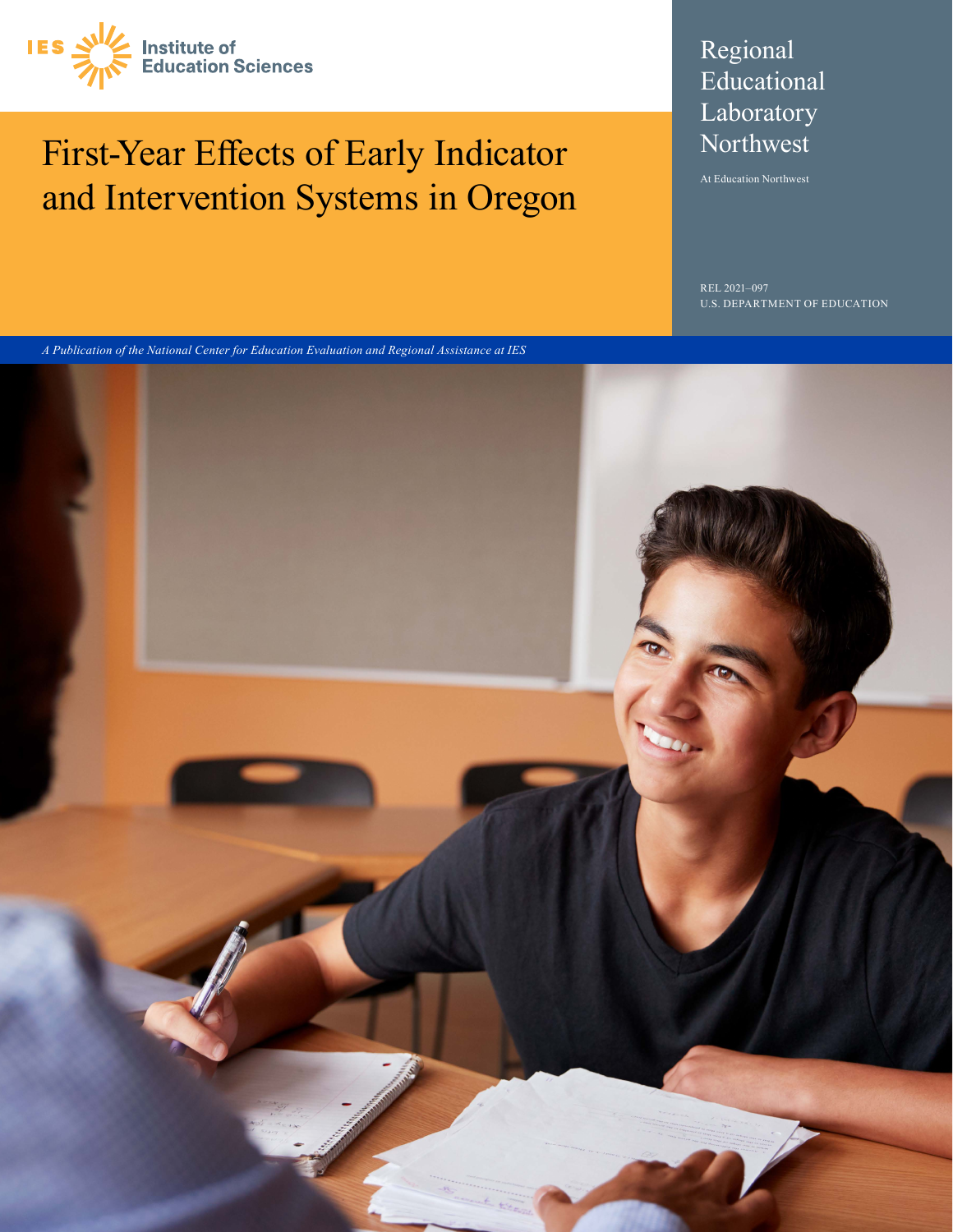## **Systems in Oregon First-Year Effects of Early Indicator and Intervention**

*Susan Sepanik, Pei Zhu, Miki Bairstow Shih, and Nicholas Commins* **August 2021** 

 **school students entering grade 9 in 2014 did not graduate within four years, by 2018. To improve monitoring related indicators, such as chronic absenteeism, disciplinary infractions, course progression, time, assigning those students to interventions, and monitoring student response to the interventions. Although Oregon has made recent gains in its overall high school graduation rate, 21 percent of public graduation rates, Oregon voters approved Ballot Measure 98 in 2016 to fund dropout prevention and college and career readiness initiatives in high schools. Many districts used the funding to adopt an early indicator and intervention system (EIIS) to identify students who are not on track to graduate on time by and academic performance, through a frequently updated data system. Districts can tailor the system by setting their own on-track thresholds for each indicator to identify students at risk of not graduating on** 

 **performance by comparing the outcomes in 65 districts that adopted an EIIS to the outcomes in a set of similar districts that used the additional funding for other dropout prevention or college and career popular school-level intervention. EIIS adoption appears to have reduced the percentage of students who were chronically absent by 3.9 percentage points but does not appear to have had positive effects on the three other student outcomes during the first year: the percentage of students with disciplinary to be considered on track for on-time graduation, or the percentage of grade 11 students meeting or exceeding proficiency standards on state math and English language arts tests. The findings offer the Oregon Department of Education information on the early effects of its efforts to promote EIIS across Oregon. The findings can also be used by other state and district education leaders to inform their considerations to scale up EIIS or other similar programs. This study took advantage of the additional funding being offered to districts across the state to look at first-year effects on chronic absenteeism, disciplinary infractions, course progression, and academic readiness initiatives. The study offers insight into the effectiveness of early efforts to scale up EIISs, a infractions, the percentage of grade 10 students who had acquired enough credits by the end of grade 9** 

#### **Why this study?**

 ate on time—defined as graduation within four years of entering high school—and some never earn a high school Although national high school graduation rates have risen over the past decade, many students still do not gradudiploma. Fifteen percent of public school students in the United States did not graduate within four years in 2018 (U.S. Department of Education, n.d. b). Likewise, Oregon's graduation rate has improved in recent years, but the state still has one of the lowest high school graduation rates in the country. One in five Oregon public school students entering grade 9 in 2014 did not graduate within four years, by 2018 (U.S. Department of Education, n.d. b). Although some of these students graduate later or eventually earn an alternative credential, many do not. On average over 2013–17, 6.9 percent of young adults ages 16–24 in Oregon who

were not attending high school had not earned a high school diploma or alternative credential (McFarland et al., 2019).

 Educational attainment, including on-time high school graduation, is important to future employment and earnings. In 2017 the average full-time earnings for young adults ages 25–34 was \$26,000 for those who had not completed high school compared with \$32,000 for high school graduates (McFarland et al., 2019). On-time high school graduation is also an important first step toward attaining

For additional information, including background on the study, technical methods, and supporting analyses, access the report appendixes at [https://go.usa.gov/xFyhy.](https://go.usa.gov/xFyhy)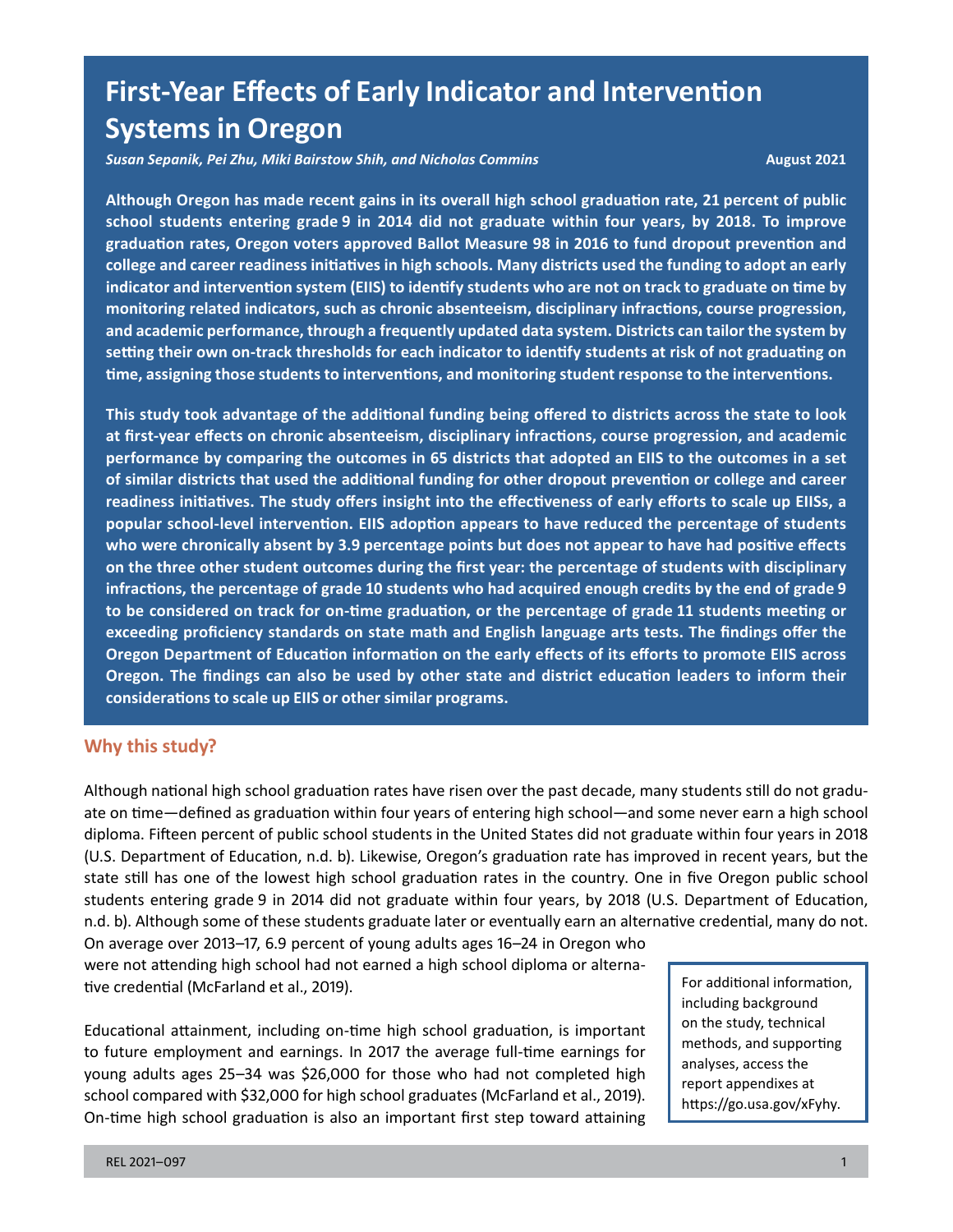higher education credentials, which are also associated with better earnings. In 2017 young adults with an associ- of \$55,000 (McFarland et al., 2019). Although many students who do not graduate on time earn alternative create degree earned an average of \$39,000 a year, and those with a bachelor's degree or higher earned an average dentials later, such as through the GED, they are less likely to attain postsecondary degrees and often earn lower wages than those with a high school diploma (Heckman et al., 2010).

 Beyond earnings, on-time high school graduation and further educational attainment influence other aspects of to live in poverty, suffer from poor health, become incarcerated, or depend on social services (Moore, 2014). Higher high school graduation rates can also lead to societal benefits, such as lower crime rates, reduced public spending on healthcare, and greater job growth (Alliance for Excellent Education, 2013a, 2013b). Many states, including Oregon, have responded to the sharp contrast in long-term outcomes between graduates and nongraduates and the societal personal and social well-being. Compared with high school graduates, students who do not graduate are more likely benefits of higher graduation rates by prioritizing efforts to boost graduation rates and on-time graduation rates.

In November 2016 Oregon voters approved Ballot Measure 98 to provide funding to school districts for high school dropout prevention and college and career readiness initiatives (Oregon Department of Education, 2019). The measure provided \$170 million in funding for the High School Success Initiative from 2017 through 2019 (Oregon Department of Education, 2019). During the 2017/18 school year eligible districts were directed to use High School Success funds to conduct needs assessments and plan interventions or program changes but were not required to implement these initiatives during the first year of funding. Before receiving funding in the 2018/19 school year, eligible districts were required to submit a High School Success Plan describing their dropout prevention plans and college and career readiness initiatives. The following types of programming were eligible for funding during 2018/19: establishment and expansion of career and technical education programs; expansion of college-level education activities, such as Advanced Placement, dual credit, and other accelerated college credit programs; and dropout prevention activities designed to reduce chronic absenteeism, establish and administer data management systems that provide timely reports of grades, absences, and disciplinary infractions, and offer individualized supports to students in danger of not graduating (Oregon Department of Education, 2020).

Many districts in Oregon planned to use the funding in 2018/19 to adopt an early indicator and intervention system (EIIS) to prevent students from dropping out of high school and to improve graduation rates (see box 1 for definitions of key terms and box 2 for evidence of the effectiveness of EIISs). An EIIS, also referred to as an early warning system or early warning and intervention monitoring system, enables school staff to use data to identify students who do not meet on-track thresholds on indicators associated with high school graduation, such as attendance, behavior, and course performance. Districts can tailor their EIIS by defining their own on-track thresholds for each indicator. After identifying students who do not meet the defined thresholds, districts can assign individualized interventions to these students to prevent dropout, monitor students' response to those interventions, and make changes as needed. EIIS have been adopted across the country because they enable school districts to use real-time data to identify the students most in need of support and offer an organized system to manage a school's diverse individualized services.

#### **Box 1. Key terms**

**Baseline years.** The five school years before the program year (2013/14–2017/18).

 Activities listed in the comparison districts' High School Success Plans included establishing or expanding career and technical **Comparison districts.** The 29 comparison districts in this study that did not use the EIIS data system managed by the Willamette Education Service District in 2018/19. While most districts in the state submitted High School Success Plans and received High School Success Initiative funding, the study team reviewed the plans of all possible comparison districts and included as comparison districts only districts that did not report plans to adopt an EIIS as part of the High School Success Initiative during that year.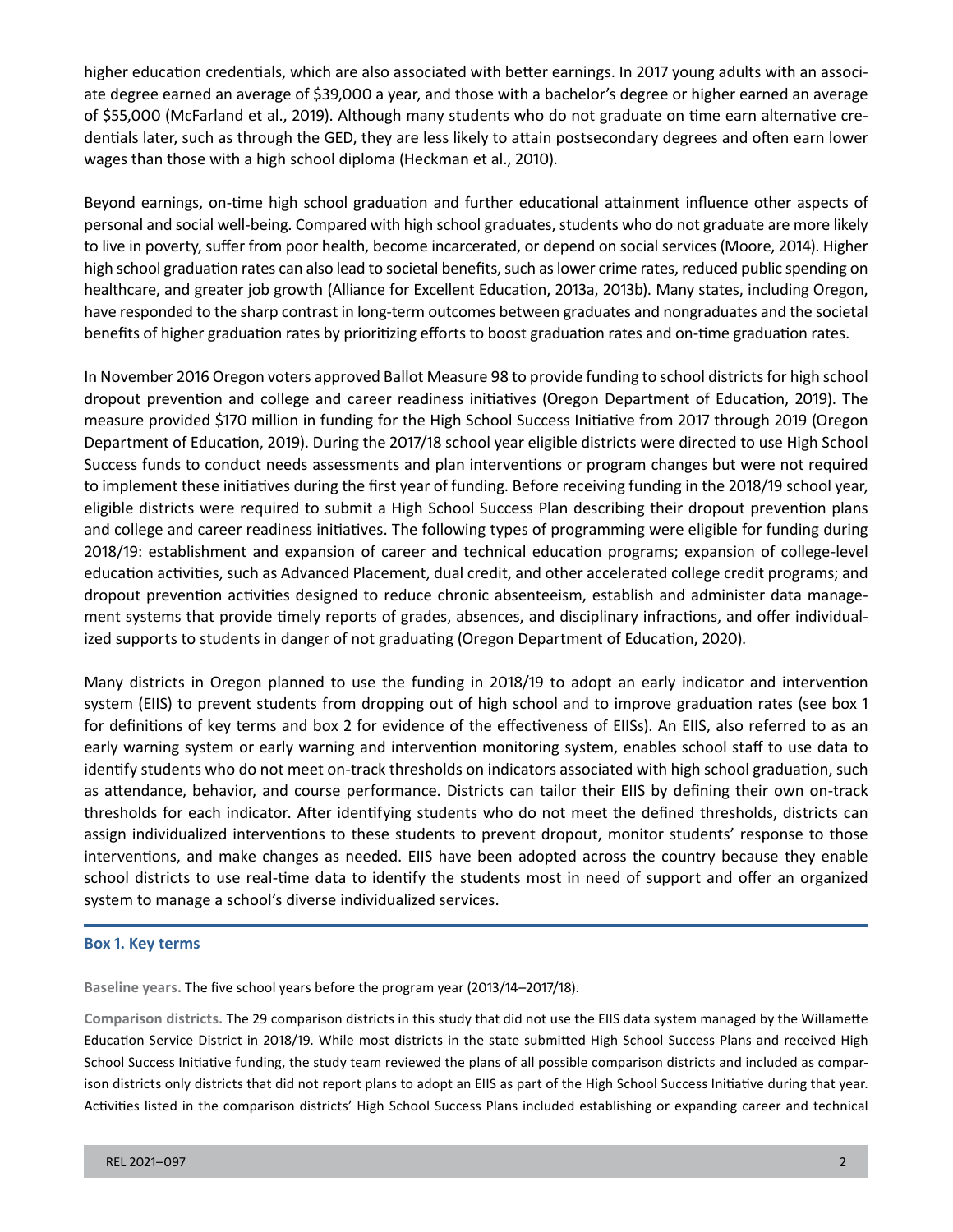education programs, expanding Advanced Placement or dual credit programs, or implementing dropout prevention programs focused on boosting attendance and lowering chronic absenteeism across the school but not using data to identify and track specific students, as is done in EIIS districts. While the comparison districts did not list using any EIIS components on their High School Success Plans, the study team was unable to examine implementation for this study and could not verify that comparison districts did not implement any EIIS components during the study period.

 **Early indicator and intervention system (EIIS).** Also known as early warning systems or early warning intervention and monitoring systems; a systematic approach to preventing dropout and supporting students' on-time graduation. EIISs represent a collaborative effort by district and school staff, parents, and community organizations to use data effectively to identify students who are not meeting attendance, behavior, or course performance goals; assign those students to interventions that target their immediate and longer-term need for support; and frequently monitor their responses to those interventions and modify them as needed (Frazelle & Nagel, 2015). Although the basic premise was similar across districts adopting EIISs in Oregon in 2018/19, districts had flexibility in the design and implementation of their EIIS. This means that features of the system might have differed in different schools.

**EIIS districts.** The 65 districts across Oregon that used the EIIS data system managed by the Willamette Education Service District during the 2018/19 school year (the program year). The study team was unable to conduct implementation research for this study and could not verify how robustly EIISs were implemented in these districts. But it was ascertained that staff members at each EIIS district accessed the EIIS data dashboard managed by the Willamette Education Service District (n.d.) during the 2018/19 school year. It is possible that some EIIS districts implemented some components of an EIIS prior to the 2018/19 year.

**High School Success Initiative.** An initiative that provided an additional \$170 million in funding to school districts across Oregon from 2017 to 2019 for dropout prevention and college and career readiness initiatives (Oregon Department of Education, 2019). All districts received the funds for the 2017/18 school year, but to receive funds for the 2018/19 school year, districts were required to create a High School Success Plan that described their planned dropout prevention and college and career readiness activities. Since 2019, Oregon has continued and expanded the initiative.

**Outcome measures.** The study examined the following outcome measures (see appendix B for more details):

- **Chronic** and **severe chronic absenteeism.** The percentage of students who were absent for more than 10 percent of enrolled days (chronic absenteeism) or for more than 15 percent of enrolled days (severe chronic absenteeism).
- **Disciplinary infractions.** The percentage of students who were ever suspended or expelled during the year, as reported in the Oregon Department of Education data.
- progression—such as course grades, grade point averages, or promotion to the next grade level—were not available. • **Course progression.** The percentage of grade 9 students who obtained at least 25 percent of the credits required for high school graduation, as defined by the Oregon Department of Education. Data on other measures of course performance or
- **Academic performance.** The percentage of grade 11 students who scored proficient or better on the Smarter Balanced assessments in math or English language arts. This measure is not typically used as an indicator in an EIIS because data are generally available only once during a student's high school years; however, stronger academic performance is a medium-term goal of EIISs (see figure 1 in main text).

**Program year.** The 2018/19 school year. Although the High School Success Initiative provided funding from 2017 through 2019 (Oregon Department of Education, 2019), in the 2017/18 school year districts were asked to conduct needs assessments and plan interventions or program changes and were not required to implement interventions. The 2018/19 school year was the first school year in which districts were required to submit a plan describing their dropout prevention or college and career readiness activities and implement those activities. In that year many districts planned to use the funding to build and strengthen their EIISs. Because the study team was unable to conduct implementation research for this study, the actual level of implementation of EIISs in 2018/19 is not known.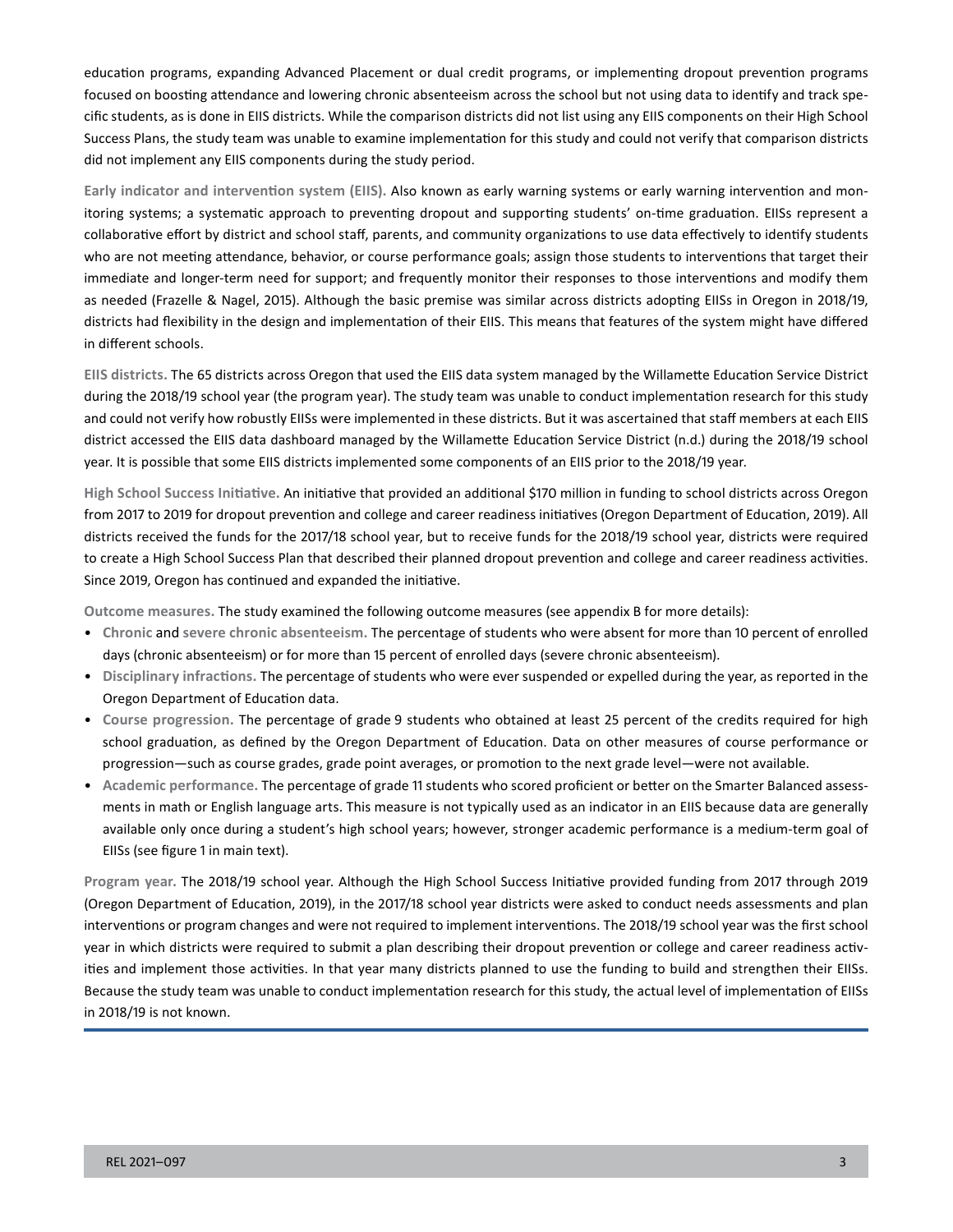#### **Box 2. Evidence of the effectiveness of early indicator and intervention systems**

Researchers have identified key indicators of high school dropout that can be used in an early indicator and intervention system (EIIS) to monitor students' risk factors. Schools have little influence over some factors, such as family and student background characteristics and early adult responsibilities, and greater influence over others, including school engagement, behavior, and course performance (Hammond et al., 2007). Other research has identified three main school-related indicators that are associated with dropping out or not graduating high school: chronic absenteeism, disciplinary infractions, and course performance (Allensworth & Easton, 2005; Balfanz et al., 2014; Balfanz et al., 2007; Bowers et al., 2013; Kemple et al., 2013; Seeskin et al., 2020; Uekawa et al., 2010). Attendance and course performance data, in particular, appear to be strong predictors of dropout and high school graduation, but the evidence for disciplinary infractions is mixed (Allensworth et al., 2018). (See appendix A for more information on associations between these indicators and high school dropout and graduation.)

 of students fall off track in grade 9, followed by grade 10 (Allensworth & Easton, 2005; Seeskin et al., 2020). Based on this research, Researchers have also tried to determine the point at which students start to fall off track from graduation. The greatest number districts often implement a new EIIS incrementally, starting with earlier grades before expanding the program to upper grades.

 Few rigorous studies of EIISs have been conducted. The What Works Clearinghouse practice guide *Preventing Dropout in Second- ary Schools* recommends early warning systems as an important tool for dropout prevention but notes that the evidence to support them is still slight (Rumberger et al., 2017). One study found that EIISs can reduce chronic absenteeism and course failure in the first year of adoption but did not find that they affect grade point average, suspensions, or credits earned (Faria et al., 2017). Another study of a school reform model that included an EIIS component did not find impacts of the model on the attendance, behavior, or course performance indicators individually but did find impacts on a composite measure of the three indicators (Corrin et al., 2016).

 The key components of a typical EIIS are shown in figure 1 in the main text, which explains how an EIIS could affect short-, are more likely to attend school (measured as fewer chronically absent students), engage in classes (measured as fewer disciplinary infractions), and progress in their coursework (measured as fewer course failures), they are expected to strengthen their academ- school longer and do not drop out. It is also expected that that improvement in short-term outcomes such as course performance will medium-, and long-term student outcomes. When all EIIS components are implemented at a school, it is hypothesized that overall rates of chronic absenteeism and disciplinary infractions will likely decrease and course performance will likely improve. If students ic skills and build proficiency in core subjects such as math and English language arts (measured as performance on standardized assessments). The short-term effects might include better engagement in school and increased persistence, meaning students stay in increase progression in school (students progressing to the next grade level and not being held back due to course failures). Stronger academic performance and increased persistence and progression could ultimately lead to improved high school graduation rates.

The districts in this study that adopted EIISs used a data system that was created by a consortium of Oregon school districts and education service districts. The system is managed by the Willamette Education Service District (n.d.) and enables educators to monitor indicators of students' attendance, disciplinary infractions, and course performance and to regularly identify students who are not meeting the district-set thresholds for being on track for high school graduation. District or school staff members who are adopting an EIIS also create a menu of available interventions that are mapped to the selected indicators. For example, afterschool math tutoring could benefit students who are flagged for receiving a D in a math course, whereas a first period check-in could support a chronically absent student. A response team made up of teachers, administrators, and counselors from the school and district meets at designated intervals throughout the school year. At each of these meetings, the response team uses the data system dashboard to identify students who fall below one or more indicator thresholds. The response team then uses the intervention menu to identify the best available supports for students, depending on their specific needs (Frazelle & Nagel, 2015).

 Although the Oregon Department of Education (ODE) promoted districts' use of an EIIS via High School Success Initia- tive funding, districts decided on the design and implementation of their EIIS. Figure 1 describes ideal EIIS implementation. Some Oregon districts might have diverged from the model or implemented only some of the components.<sup>1</sup>

<sup>1.</sup> The study team was unable to collect implementation data, so the study cannot report on the level of implementation for each district.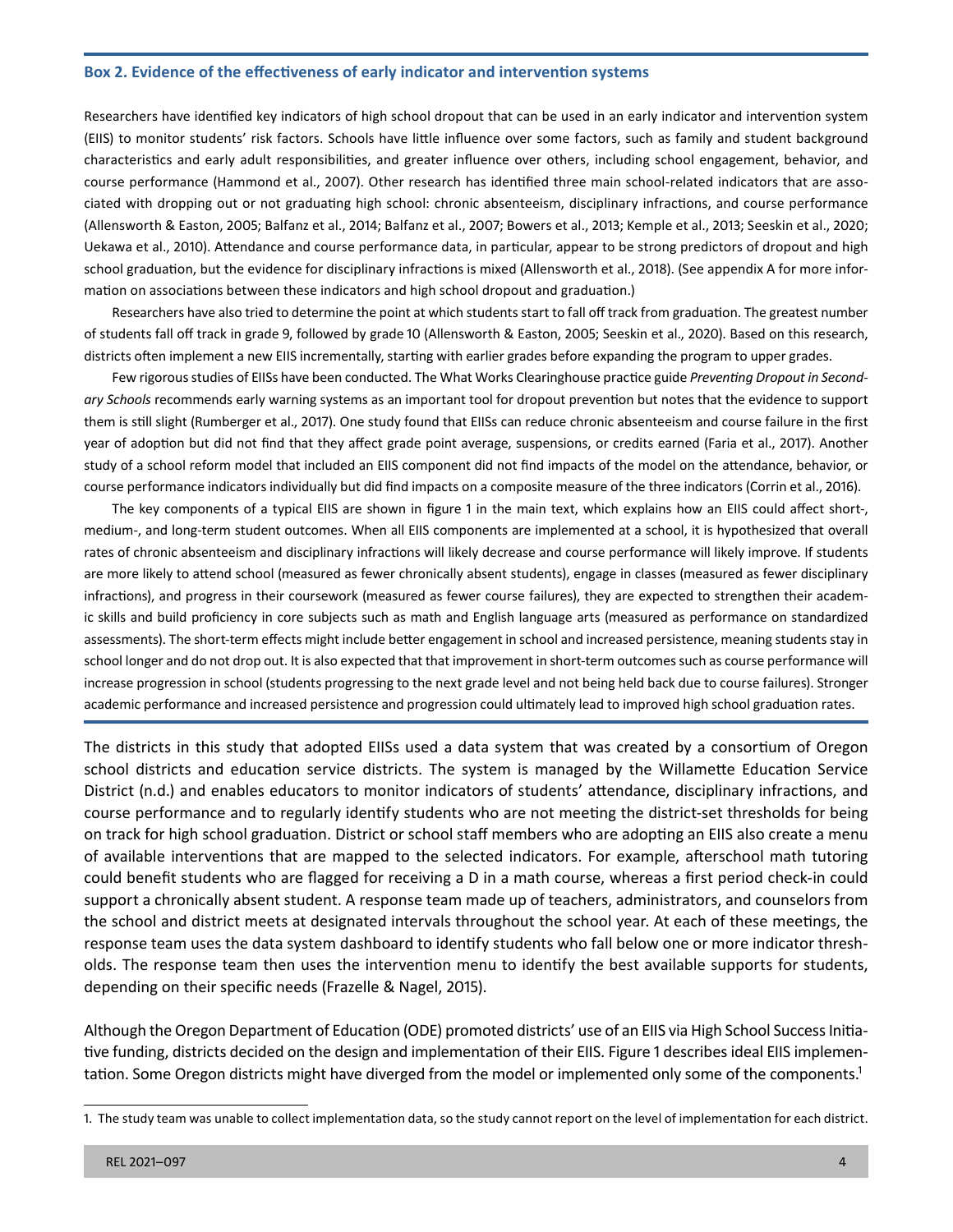#### **Figure 1. Key components and outcomes of early indicator and intervention systems to improve high school graduation rates**



ODE, with assistance from the Regional Educational Laboratory (REL) Northwest, sought to understand whether EIISs, in their first year of adoption, supported local improvements in attendance, behavior, course progression, and academic performance of high school students in Oregon. These outcome measures are similar to the indicators used in an EIIS to identify students for support and allowed the study team to examine early effects of EIISs on key indicators of high school dropout.2

## **Research questions**

The study systematically examined the first-year effects of EIIS adoption in Oregon districts on student outcomes during 2018/19. Using ODE data, the study compared student outcomes in 65 districts that adopted at least some features of an EIIS under the High School Success Initiative with student outcomes in 29 similar comparison districts that used the funding for other purposes, including college and career readiness initiatives or other dropout prevention activities. However, the study team was not able to obtain comprehensive information about the actual implementation of EIISs and other initiatives during the program year (see box 3 for a summary of the study data sources, sample, methods, and limitations).

The study examined the following research questions:

- 1. What were the early effects of EIISs on chronic absenteeism and disciplinary infractions across all high school students (grades 9–12 combined) and in each of grades 9–12?
- 2. What were the early effects of EIISs on course progression in grade 9 and academic performance in grade 11?
- 3. What were the early effects of EIISs on subgroups of students who would likely have been identified by an EIIS as at risk of not graduating on time in the year prior to the study: students who were severely chronically absent, who had disciplinary infractions, or who had not accumulated enough credits by the end of grade 9 to be considered on track to graduate (grade 10 students only)?

<sup>2.</sup> The exception is that an EIIS tends to measure course performance, often determined by whether a student has any Ds or Fs in courses. The study team was unable to collect course grades from ODE and instead looked at measures of grade 9 course progression and academic performance on grade 11 state standardized assessments. See box 1 for more information about the outcome measures.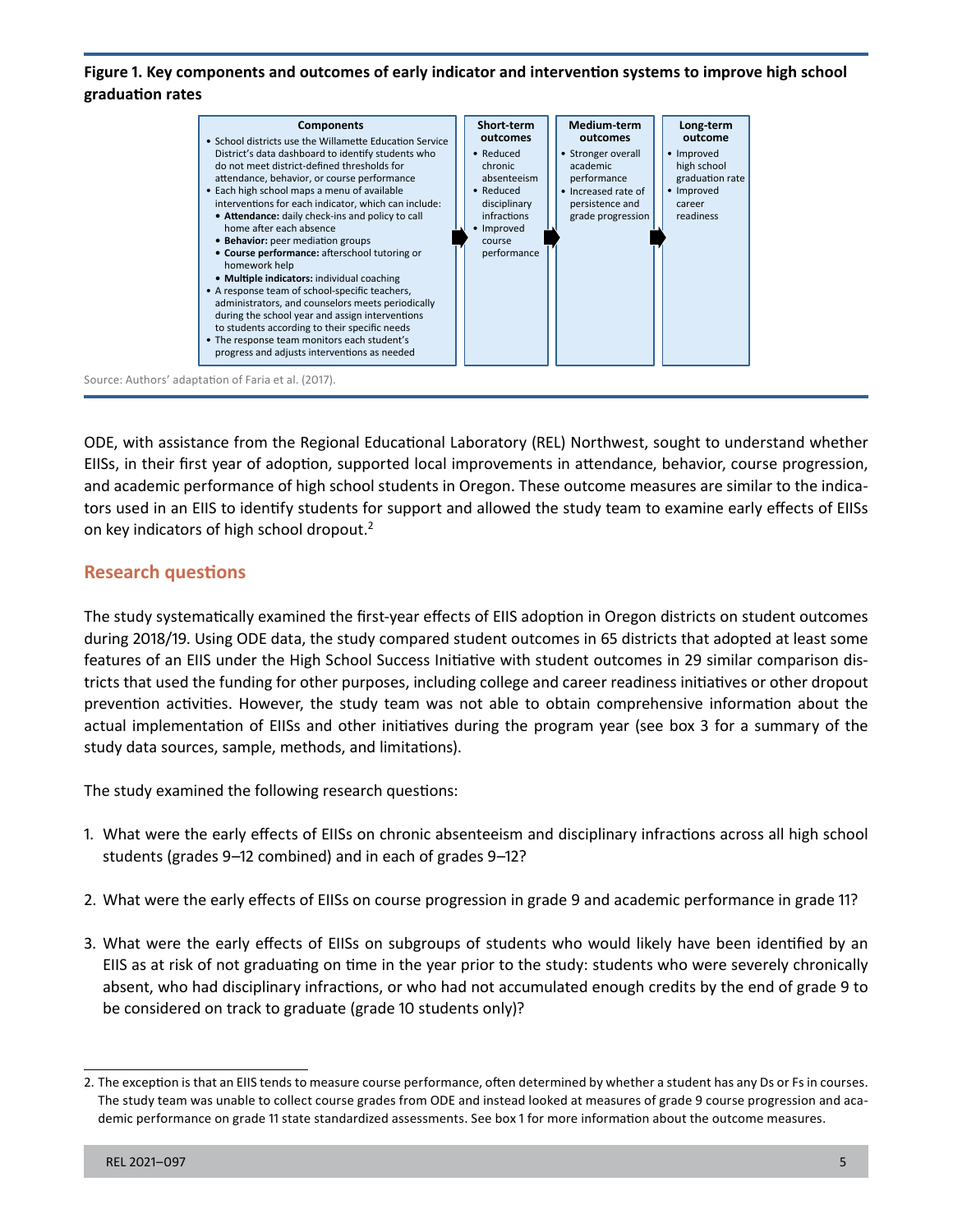Research question 1 explores the effects of EIISs on chronic absenteeism and disciplinary infractions across all high school students in all grades combined and by grade level. An EIIS response team at a school generally meets regularly throughout the school year and identifies students who have recently failed to meet a threshold (a student who is absent for more than 10 percent of days during the first semester or a student who has a failing grade in math in the third quarter). The EIIS is meant to identify and support any student who starts to fall off track regardless of when that happens in high school and whether the student has been off track in the past. The way districts rolled out their EIIS could have affected the outcomes. For example, the study looked only at the first year of EIIS adoption. Districts can roll out the program incrementally, focusing on earlier grades in the early years of adoption. Moreover, the typical rollout of an EIIS emphasizes the need to identify students for interventions as early as possible to ensure that students receive support before they get too far behind. It is therefore of interest to see whether different patterns of findings emerge across grade levels.

Research question 2 explores the effects of EIISs on course performance using two proxy measures: a course progression indicator that captures students' overall credit accumulation, available only for grade 9 students, and students' performance on standardized math and English language arts tests, available only for grade 11 students. While these two measures were the best available proxies for students' course performance, neither measure directly captures students' performance in specific courses, one of the hypothesized short-term outcomes of an EIIS (see figure 1). In addition, the measures are considered lagging indicators, since it is generally hard to affect course performance in the early stage of EIIS implementation.

Because the goal of an EIIS is to identify students who are not meeting attendance, behavior, or course performance goals and to provide interventions to help those students meet these goals, an EIIS might be expected to be especially beneficial to the students it identifies as not meeting these goals. However, because the study team did not have access to EIIS data, the team could not directly explore this question. Instead, to address research question 3, the study team looked at the effects of an EIIS on subgroups of students who might be expected to be identified by the EIIS: those who were severely chronically absent, had disciplinary infractions, or did not accumulate the required grade 9 credits in the year prior to the study, when students were in grade 10.

The study findings can be used to inform ODE's decisions on whether districts should be encouraged to prioritize an EIIS over other options that can be funded by the High School Success Initiative. Other state and district stakeholders and community partners can also use the findings to inform their decisions about implementing statewide policies to promote EIISs or similar programs.

#### **Box 3. Data sources, sample, methods, and limitations**

**Data sources.** The study used primarily student- and school-level administrative data provided by the Oregon Department of Education. Additional school-level data were collected from the U.S. Department of Education's Common Core of Data database (U.S. Department of Education, n.d. a). Data from the early indicator and intervention system (EIIS) managed by the Willamette Education Service District (n.d.) were used to identify the EIIS program districts.

Sample. The sample consisted of 65 EIIS districts and 29 non-EIIS districts in four regions in Oregon.<sup>1</sup> On average in EIIS districts, about 31 percent of the student population were racial/ethnic minority students, about 3 percent were English learner students, and 14 percent had Individualized Education Programs (see table B2 in appendix B). The average number of high schools per district was 1.4, and average enrollment in EIIS district high schools was 688 students. Approximately 78 percent of EIIS districts were in rural areas, and 11 percent were eligible for Title I funding (financial assistance to districts and schools with high numbers of children from low-income families). Relative to other school districts in Oregon, the EIIS districts served a higher proportion of English learner students. The high schools in EIIS districts were generally larger and had higher student–teacher ratios than the average district in Oregon. Despite these differences in district structural characteristics, on average the EIIS districts were similar to other districts in Oregon in student absenteeism, behavior, course progression toward graduation, and academic achievement,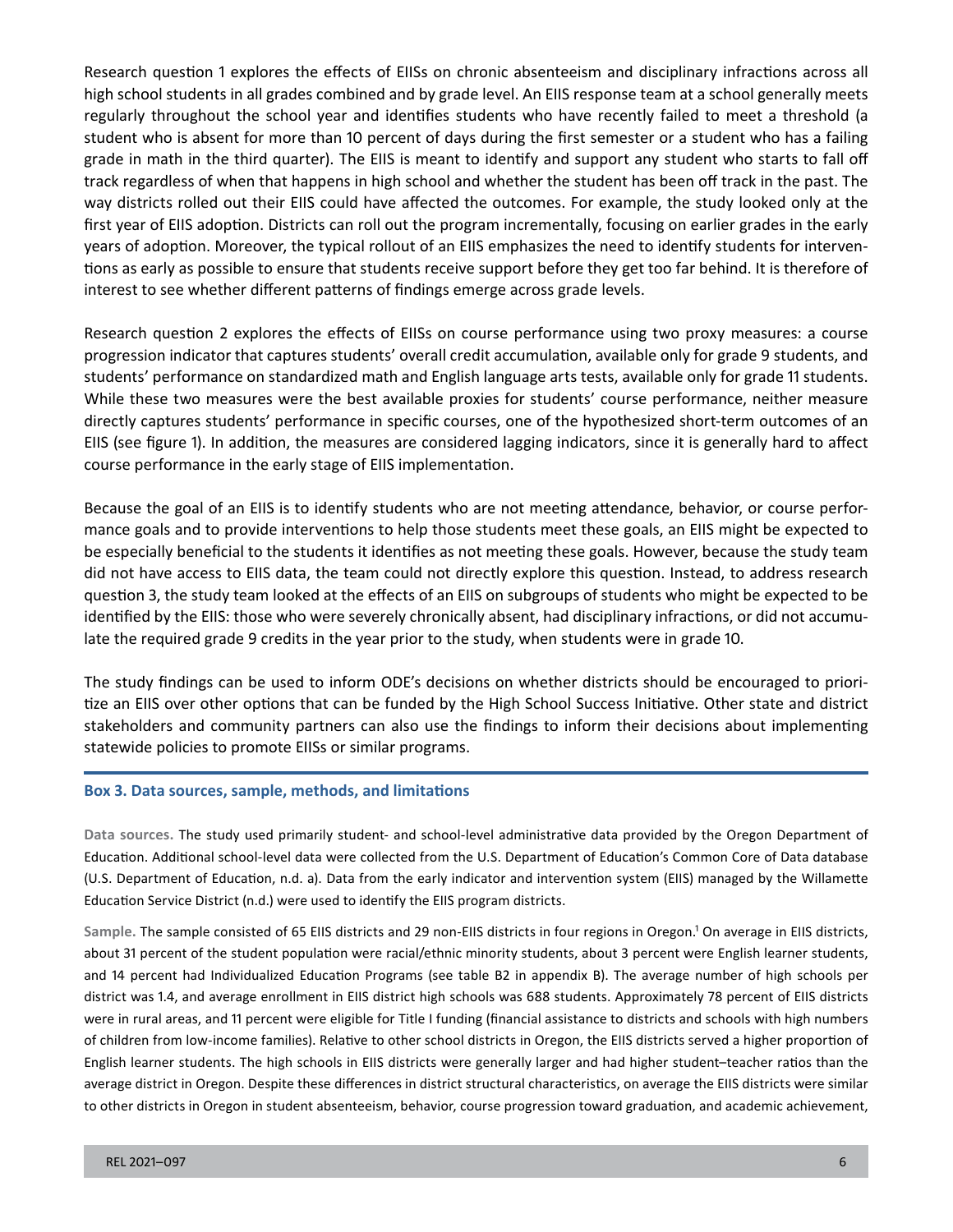as measured in 2017/18, the year before EIISs were rolled out. Although the EIIS districts all used the same EIIS data system, how each district implemented an EIIS, relative to the key components shown in figure 1 in the main text, is unknown.

The study team also selected 29 comparison districts from the 75 eligible districts in the same four Oregon regions that matched best with the EIIS districts. Districts were matched on the baseline level and trend of all outcome measures, as well as district student composition in the last baseline year, such as average school enrollment and percentages of racial/ethnic minority students. Districts were also matched on structural characteristics such as high school graduation rates and school locale (see appendix B for a full list of matching variables). EIIS districts and comparison districts were found to be very similar on student composition and performance on student outcomes in the last baseline year (see table B3 in appendix B).

**Methodology.** The study used a comparative interrupted time series (CITS) design to evaluate the effect of EIISs on districts. CITS evaluates program effects by examining whether school districts that implemented an intervention (in this case, an EIIS) deviated from their baseline trends by a greater amount than a group of similar comparison districts. This methodology was chosen for three primary reasons:

- Oregon's High School Success Initiative caused a substantial influx of funding and other support for EIISs from the Oregon Department of Education during the program year.
- A large number of districts adopted an EIIS with funding from the initiative. Other similar districts chose instead to adopt other initiatives, including other dropout prevention activities or college and career readiness initiatives.
- School records for multiple school years were available for all districts in Oregon, allowing the study team to select and match districts based on their characteristics and trends across multiple school years prior to EIIS adoption.

The study team conducted multiple sensitivity tests to explore whether the comparison districts provided the best match for the EIIS districts and for the robustness of the study findings (see appendix B). One sensitivity test result deviated from the study findings and is discussed in the Findings section.

 **Limitations.** The study had two key limitations. First, because of the project timeline, the study could examine and report on the year for these outcomes to be fully realized. The effects might differ after a few years of implementation, once school and district effect of EIISs only on short-term and some medium-term outcomes after one year of EIIS adoption. It could take more than one staff members have more experience with the system. Another important limitation is the lack of implementation information. Although the study design did not include a full implementation study, it did include plans to collect descriptive information to provide context for the findings on student outcomes. These plans included collecting information on the frequency of data pulls by each EIIS district from the EIIS data system managed by the Willamette Education Service District (n.d.) to understand how educators interacted with the data system. Interviews with local education service district staff members were also planned, to help assess the level of implementation at EIIS districts and whether any similar activities took place at comparison districts. The COVID-19 pandemic, ensuing school closures, and shifts to online learning made it impossible to collect these data. Without this information the study team could not assess whether the study findings represent a test of fully implemented EIISs or whether comparison districts were using similar systems to monitor and target students in need.

#### **Note**

1. There are five geographic regions in Oregon. The Central region was excluded from the analysis because no district in this region implemented an EIIS during the 2018/19 school year.

#### **Findings**

The findings in this section relate to the first-year effects of EIIS adoption during the 2018/19 school year.

## *During the 2018/19 school year adoption of early indicator and intervention systems appears to have reduced the overall percentage of high school students who were chronically absent by 3.9 percentage points*

 In the years before EIISs were widely adopted, the percentage of chronically absent students rose in both EIIS and com- parison districts (figure 2). However, during the program year districts that adopted an EIIS appear to have reduced the percentage of chronically absent students more than comparison districts did, as shown by the difference between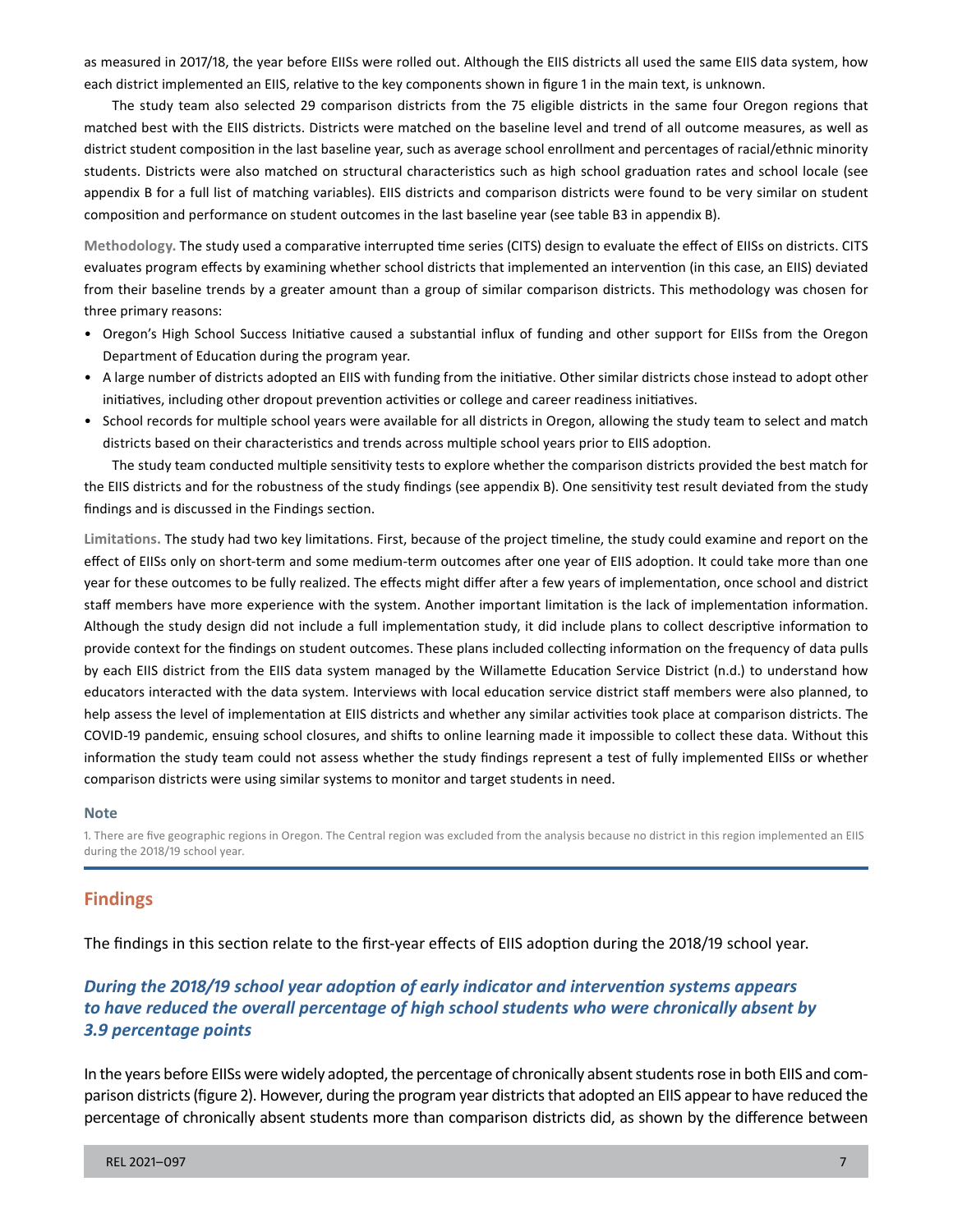**Figure 2. During the 2018/19 school year districts adopting early indicator and intervention systems (EIIS) appear to have reduced the overall percentage of high school students who were chronically absent, 2013/14–2018/19** 



#### \*\* Significant at *p* < .01

Note: The difference between the actual outcomes (●) and the projected outcomes (◆) is calculated separately for the EIIS districts and the comparison districts. Each data point reflects the outcomes from the end of the respective school year. The vertical dashed line indicates that the program started after the 2017/18 school year and occurred during the entire 2018/19 school year. Data are pooled across grades 9–12, and all values are aggregated to the district level. See table C1 in appendix C for the details of these results.

Source: Authors' analysis based on student-level data from the Oregon Department of Education and school-level data from U.S. Department of Education (n.d. a).

 projections of the baseline trend into the program year (dashed blue line for EIIS districts and dashed orange line for comparison districts) and actual outcomes (the solid lines). In the year after EIISs were adopted, the actual percent- projected baseline trend for that year (the blue diamond). In contrast, in comparison districts the actual percentage of chronically absent students was 0.3 percentage point higher than the projected baseline trend. In other words, in the on the baseline trend in EIIS districts while the actual percentage was about the same as predicted in comparison districts. The estimated effect of EIIS adoption on chronic absenteeism was –3.9 percent (the 0.3 percentage point age of chronically absent students in EIIS districts (the blue dot in 2018/19) was 3.5 percentage points lower than the program year the actual percentage of chronically absent students was lower than would have been predicted based difference for the comparison districts subtracted from the -3.5 percentage point difference for the EIIS districts).<sup>3</sup>

## *Adoption of early indicator and intervention systems appears to have reduced chronic absenteeism rates by more than 5 percentage points for students in grade 10 and by more than 6 percentage points for students in grade 11*

The effect of EIIS adoption on chronic absenteeism appears to be concentrated in grades 10 and 11. EIIS adoption appears to have reduced chronic absenteeism rates in grade 10 by 5.1 percentage points, to 27.5 percent, and in grade 11 by 6.4 percentage points, to 29.9 percent (table 1). Although the percentage of chronically absent students also appears to have declined in grades 9 and 12, the differences are not statistically different from zero and should be interpreted with caution.

<sup>3.</sup> This estimated effect is statistically significant at the 5 percent level, meaning that if EIIS had had no effect on chronic absenteeism, the probability of observing the estimated effect of –3.9 percentage points or larger would be no more than 1 percent.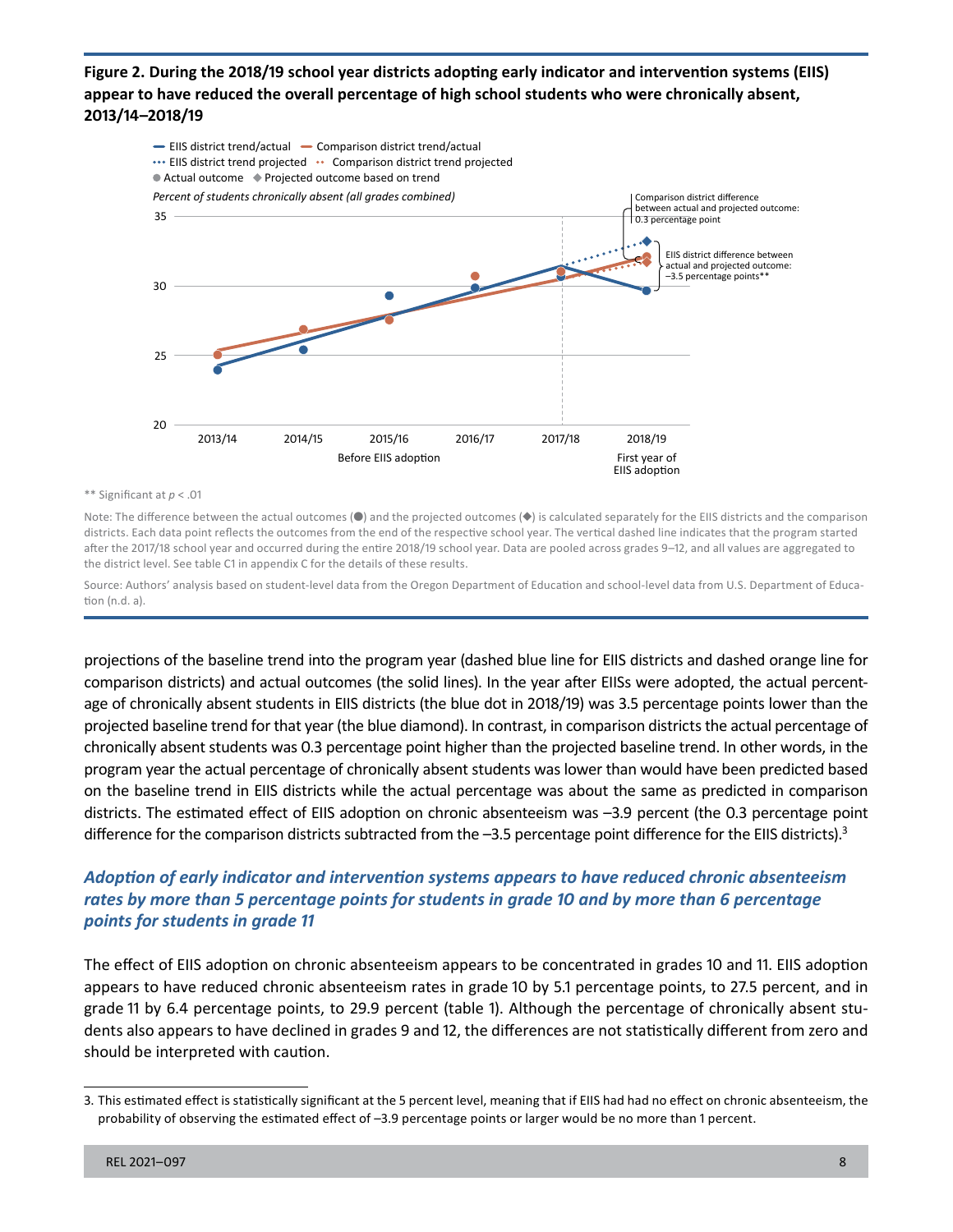**Table 1. During the 2018/19 school year adoption of early indicator and intervention systems (EIISs) appears to have reduced the percentage of high school students who were chronically absent overall in all grades and in grades 10 and 11** 

| <b>Grade level</b> | <b>Actual</b><br>mean <sup>a</sup> | <b>Estimated mean</b><br>without EllSsb | <b>Estimated</b><br>effect <sup>c</sup> |
|--------------------|------------------------------------|-----------------------------------------|-----------------------------------------|
| All grades         | 29.7                               | 33.6                                    | $-3.9*$                                 |
| Grade 9            | 23.7                               | 24.0                                    | $-0.3$                                  |
| Grade 10           | 27.5                               | 32.3                                    | $-5.1*$                                 |
| Grade 11           | 29.9                               | 36.3                                    | $-6.4**$                                |
| Grade 12           | 37.9                               | 42.3                                    | $-4.4$                                  |

\* Significant at *p* < .05; \*\* significant at *p* < .01.

Note: All values are aggregated to the district level. A two-tailed *t*-test was applied to each estimated effect of EIISs. Rounding might cause slight discrepancies in calculating the sums and differences. See table C1 in appendix C for the details of these results.

a. Realized mean outcome levels for districts that adopted an EIIS in the 2018/19 school year.

b. Differences between the actual mean and the estimated effect.

c. Estimated effect of EIIS adoption in the 2018/19 school year.

Source: Authors' analysis based on student-level data from the Oregon Department of Education and school-level data from U.S. Department of Education (n.d. a), for school years 2013/14–2018/19.

 *Adoption of early indicator and intervention systems appears to have reduced severe chronic absenteeism rates by*  an average of 3.3 percentage points across all grade levels (grades 9–12). EIIS adoption appears to have reduced the percentage of severely chronically absent students. In the EIIS districts about 17 percent of high school students were severely chronically absent during the 2018/19 school year (table 2). EIIS adoption appears to have reduced overall severe chronic absenteeism by 3.3 percentage points.

This reduction does not appear to apply equally to all grades. EIIS adoption appears to have reduced the percentage of severely chronically absent students by a statistically significant 5.2 percentage points in grade 10 and a statistically significant 5.6 percentage points in grade 11. In contrast, the apparent reductions for grades 9 and 12 are not statistically different from zero.

**Table 2. During the 2018/19 school year, adoption of early indicator and intervention systems (EIISs) appears to have reduced the percentage of high school students who were severely chronically absent overall across grades and in grades 10 and 11** 

| <b>Grade level</b> | <b>Actual</b><br>mean <sup>a</sup> | <b>Estimated mean</b><br>without EllSsb | <b>Estimated</b><br>effect <sup>c</sup> |
|--------------------|------------------------------------|-----------------------------------------|-----------------------------------------|
| All grades         | 16.7                               | 20.0                                    | $-3.3**$                                |
| Grade 9            | 12.4                               | 12.8                                    | $-0.4$                                  |
| Grade 10           | 15.0                               | 20.1                                    | $-5.2**$                                |
| Grade 11           | 17.2                               | 22.9                                    | $-5.6***$                               |
| Grade 12           | 22.6                               | 24.7                                    | $-2.1$                                  |

\*\* Significant at *p* < .01; \*\*\* significant at *p* < .001.

Note: All values are aggregated to the district level. A two-tailed *t*-test was applied to each estimated effect of EIISs. Rounding might cause slight discrepancies in calculating the sums and differences. See table C1 in appendix C for the details of these results.

a. Realized mean outcome levels for districts that adopted an EIIS in the 2018/19 school year.

b. Differences between the actual mean and the estimated effect.

c. Estimated effect of EIIS adoption in the 2018/19 school year.

Source**:** Authors' analysis based on student-level data from the Oregon Department of Education and school-level data from U.S. Department of Education (n.d. a), for school years 2013/14–2018/19.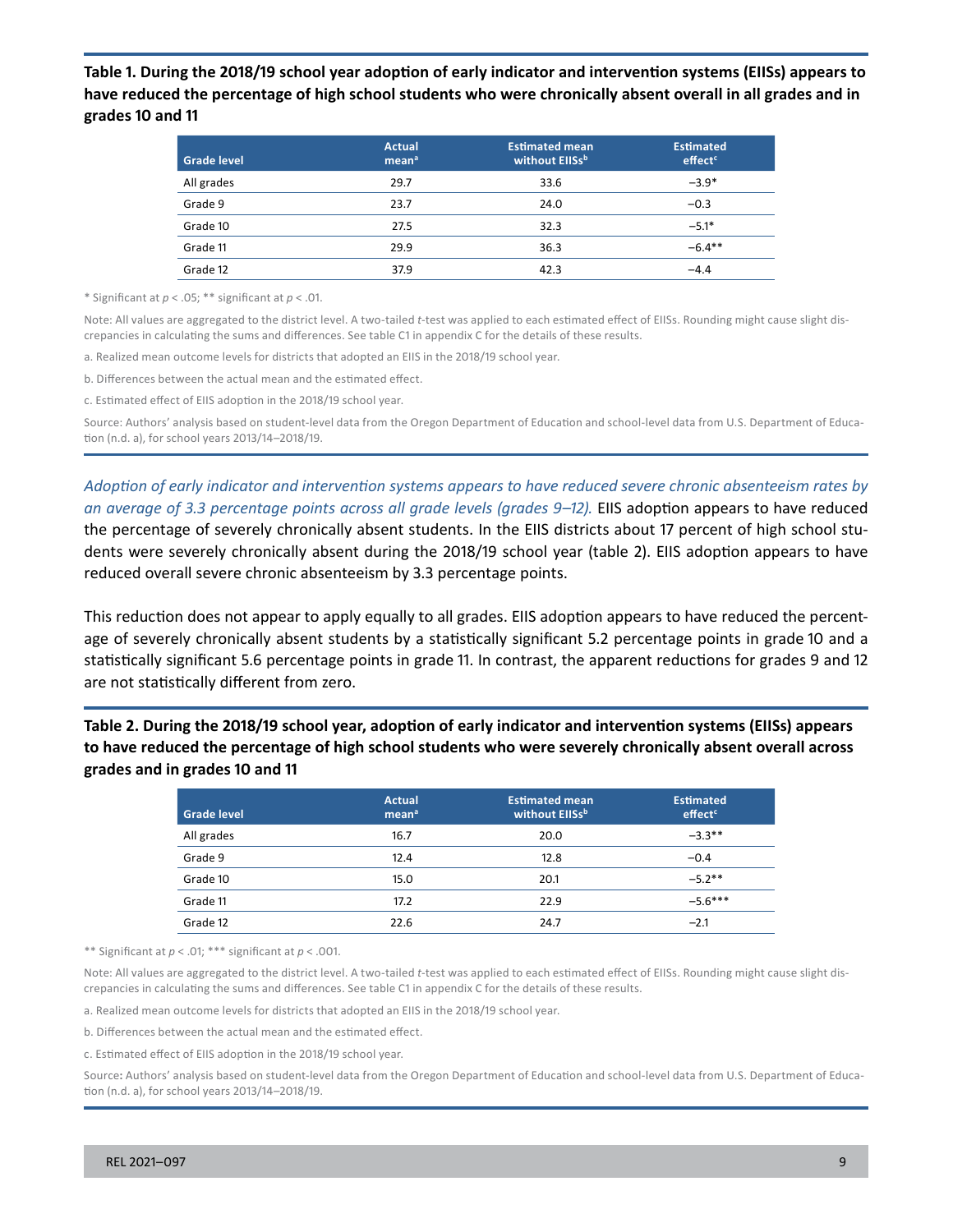### *During the 2018/19 school year adoption of early indicator and intervention systems does not appear to have affected the overall rate of disciplinary infractions across all grades and seems to have increased the rate of disciplinary infractions for students in grade 9*

About 6 percent of high school students across EIIS districts were suspended or expelled at least once during the 2018/19 school year. EIIS adoption does not seem to have affected the overall rate of disciplinary infractions across all grades or the rate for grades 10, 11, and 12 separately (table 3).4

In grade 9, districtwide EIIS adoption appears to have led to a 2.8 percentage point increase in the proportion of students suspended or expelled, resulting in a grade 9 infraction rate of 7.7 percent in the average EIIS district.

 reducing grade 9 suspensions and expulsions. The measure itself—percentage of suspensions and expulsions per year—cannot distinguish changes in student behavior from changes in disciplinary policy and practices. Compar-The grade 9 effect results largely from the comparison districts' lower-than-expected levels of disciplinary infractions (see table C1 in appendix C for detail), which implies that either student behavior changed in these comparison districts of its own accord or that comparison districts' approaches were more effective than EIIS adoption at ison districts might have been less likely than EIIS districts to suspend or expel grade 9 students because student behavior improved in those districts. Alternatively, disciplinary practices at comparison district schools could have changed in the program year, leading to fewer suspensions and expulsions without any changes in student behavior. The study team had planned to conduct retrospective interviews with district education service leaders to understand what approaches or activities took place at the comparison districts during the program year, but COVID-19 restrictions and subsequent school closures prevented the collection of such information within the study time frame.

**Table 3. During the 2018/19 school year adoption of early indicator and intervention systems (EIISs) does not appear to have affected the percentage of students with disciplinary infractions across all grades but does appear to have increased the percentage of grade 9 students with disciplinary infractions** 

| <b>Grade level</b> | <b>Actual</b><br>mean <sup>a</sup> | <b>Estimated mean</b><br>without EllSsb | <b>Estimated</b><br>effect <sup>c</sup> |
|--------------------|------------------------------------|-----------------------------------------|-----------------------------------------|
| All grades         | 5.5                                | 5.2                                     | 0.3                                     |
| Grade 9            | 7.7                                | 4.9                                     | $2.8*$                                  |
| Grade 10           | 6.7                                | 6.7                                     | 0.0                                     |
| Grade 11           | 4.6                                | 5.3                                     | $-0.6$                                  |
| Grade 12           | 3.0                                | 3.5                                     | $-0.6$                                  |

\* Significant at *p* < .05.

Note: All values are aggregated to the district level. A two-tailed *t*-test was applied to each estimated effect of EIISs. Rounding might cause slight discrepancies in calculating the sums and differences. See table C1 in appendix C for the details of these results.

a. Realized mean outcome levels for districts that adopted an EIIS in the 2018/19 school year.

b. Differences between the actual mean and the estimated effect.

c. Estimated effect of EIIS adoption in the 2018/19 school year.

Source**:** Authors' analysis based on student-level data from the Oregon Department of Education and school-level data from U.S. Department of Education (n.d. a), for school years 2013/14–2018/19.

<sup>4.</sup> Note, however, that one of the sensitivity checks produced an estimated effect of 1.8 percentage points, indicating that EIIS adoption might have increased the rate of infractions by 1.8 percentage points (see table B7 in appendix B). This sensitivity analysis used an alternative method to select comparison districts and included fewer EIIS districts.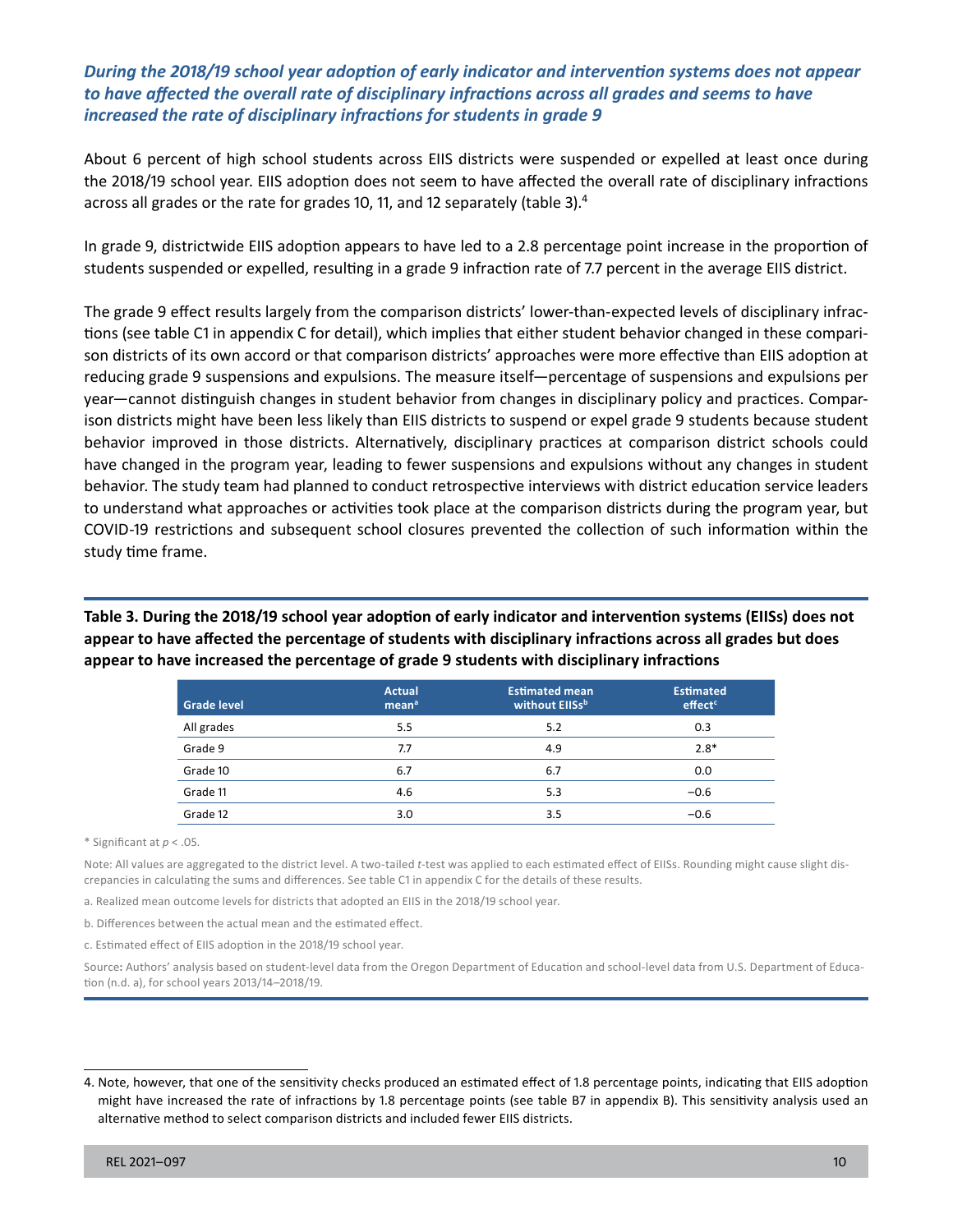#### *During the 2018/19 school year adoption of early indicator and intervention systems does not appear to have affected course progression for grade 9 students or academic performance for grade 11 students*

In Oregon grade 9 students are considered on track to graduate if they earn at least 25 percent of the total credits needed to graduate high school by the end of grade 9. In the 2018/19 school year 82 percent of grade 9 students in the average EIIS district met this course progression goal compared with an estimated 79 percent of students in the absence of EIIS (table 4). Thus, EIIS adoption does not appear to have affected the overall percentage of grade 9 students who were considered on track to graduate in the first program year.<sup>5</sup>

 Additionally, EIIS adoption in Oregon does not appear to have affected academic performance in grade 11, defined as On average, the proportion of students who scored at or above the proficiency level in math was about 31 percent across EIIS districts in the 2018/19 school year. Although EIIS districts did show a sizable difference between the assessment in 2018/19, a similar difference was observed for the comparison districts (effect size of 4.9; see table C1 in appendix C). This suggests that there were statewide shifts in math performance levels coinciding with the the percentage of students who scored at or above the proficiency level on the Smarter Balanced math assessment. actual (31 percent) and projected (26 percent) percentage of students proficient on the Smarter Balanced math program year and therefore that EIIS adoption did not appear to have improved average student math achievement.

Similarly, EIIS adoption does not appear to have significantly affected the percentage of grade 11 students meeting proficiency standards in English language arts. On average, the proportion of students who scored at or above the proficiency level in English language arts was 69 percent across sample EIIS districts in the first year of EIIS adoption (see table 4). The difference between the actual and projected percentage of students who scored at or above the proficiency level on the Smarter Balanced English language arts assessment was similar for both EIIS districts and comparison districts (effect size of -0.2; see table C1 in appendix C). This finding suggests that EIIS adoption did not improve average student English language arts proficiency.

## **Table 4. During the 2018/19 school year adoption of early indicator and intervention systems (EIISs) does not appear to have affected the percentage of students who met course-progression or academic performance goals**

| <b>Outcome</b>                                                                                                  | Actual<br>mean <sup>a</sup> | <b>Estimated mean</b><br>without EllSsb | <b>Estimated</b><br>effect <sup>c</sup> |
|-----------------------------------------------------------------------------------------------------------------|-----------------------------|-----------------------------------------|-----------------------------------------|
| Percentage of grade 9 students meeting course-progression goals <sup>d</sup>                                    | 81.7                        | 79.3                                    | 2.4                                     |
| Percentage of grade 11 students proficient or above on the Smarter<br>Balanced math assessment                  | 31.2                        | 26.4                                    | 4.9                                     |
| Percentage of grade 11 students proficient or above on the Smarter<br>Balanced English language arts assessment | 68.9                        | 69.1                                    | $-0.2$                                  |

Note: All values are aggregated to the district level. The Smarter Balanced assessment was first administered in 2014/15, and data on proficiency include 2015/16–2018/19. A two-tailed *t*-test was applied to each estimated effect of EIISs. Rounding might cause slight discrepancies in calculating the sums and differences. See table C1 in appendix C for the details of these results.

a. Realized mean outcome levels for districts that adopted an EIIS in the 2018/19 school year.

b. Differences between the actual mean and the estimated effect.

c. Estimated effect of EIIS adoption in the 2018/19 school year.

d. Students met course-progression goals if they had obtained 25 percent of the credits needed for graduation by the end of grade 9.

Source**:** Authors' analysis based on student-level data from the Oregon Department of Education and school-level data from U.S. Department of Education (n.d. a), for school years 2013/14–2018/19.

<sup>5.</sup> This estimated effect is not statistically significant at the 5 percent level, meaning that there is more than a 5 percent probability that the actual effect is zero.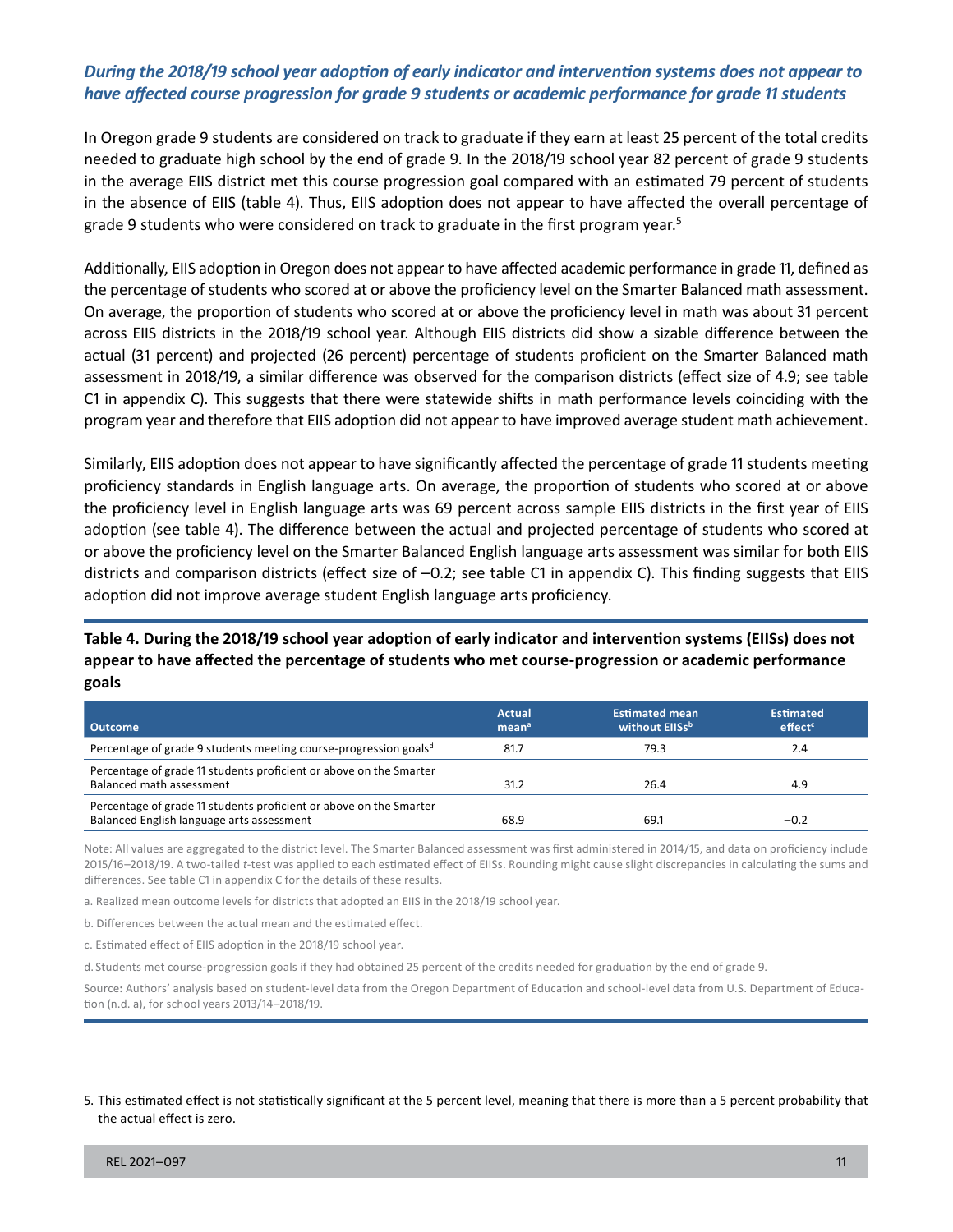It is not surprising that EIISs did not affect students' academic performance during the first year of EIIS adoption, because longer program implementation periods are generally required for a program to affect student academic outcomes. (This is also why these two measures are listed as medium-term outcomes in figure 1.) Nonetheless, the study team explored this hypothesis because early assessment of EIIS program effects on student performance could provide useful confirmation that it might take longer for a program to impact student academic outcomes.

## *There was no evidence that adoption of early indicator and intervention systems affected any student outcomes for students who did not meet attendance, behavior, or course-progression goals in the previous year*

The study team analyzed the effects of EIISs on subgroups of students who would likely have been identified through an EIIS during the year before adoption to see whether EIIS adoption affected the outcomes of students who were struggling with attendance, behavior, or course performance before the 2018/19 program year. These subgroups included students who were severely chronically absent, had disciplinary infractions, or failed to accumulate enough credits by the end of grade 9 to be considered on track to graduation. Overall, the study team found no evidence indicating that districtwide EIIS adoption benefited any of these student subgroups (see appendix B for information about these subgroups and appendix C for findings on these subgroups).

## **Implications**

This study provides an initial look at the first-year effects of EIIS adoption on policy-relevant outcomes in 65 Oregon school districts. Four main implications can be drawn from the findings for ODE, education service districts, and participating districts to consider as they adopt, implement, or scale an EIIS.

## *The mixed findings on the first-year effects of early indicator and intervention systems suggest that the Oregon Department of Education and participating districts might want to identify the indicators and interventions that could be most beneficial to students*

Districts and schools have flexibility in choosing which indicators to use in their EIIS. Thus, it would be possible for districts and schools to include some indicators on which an EIIS might have positive effects, such as chronic absenteeism, while excluding other indicators on which an EIIS might have negative effects, such as disciplinary infractions. More research would be needed to determine the effectiveness of this type of approach and to identify which indicators would be most effective in specific contexts.

During the first year of districtwide adoption in Oregon, EIISs appear to have reduced the proportion of students who were chronically absent beyond any reduction that occurred in comparison districts, making it worth exploring whether using an EIIS to target and support students with attendance issues might alleviate the problem of chronic absenteeism in Oregon high schools and elsewhere. In Oregon approximately 30 percent of high school students are chronically absent and about 17 percent are severely chronically absent (see table B2 in appendix B), while across the country more than 20 percent of high school students are identified as chronically absent (U.S. Department of Education, 2019). Evidence demonstrates that missing school interferes with students' academic success and graduation (Balfanz & Byrnes, 2012). As a result, chronic absenteeism is a major area of concern across the country (U.S. Department of Justice et al., 2015).

The study did not find positive effects in EIIS districts on other outcome measures and found one negative effect: students in EIIS districts were more likely than students in comparison districts to have at least one disciplinary infraction in grade 9. As noted earlier, the evidence for disciplinary infractions as a predictor of high school graduation is more mixed than the evidence for attendance and course performance. Some districts, including Chicago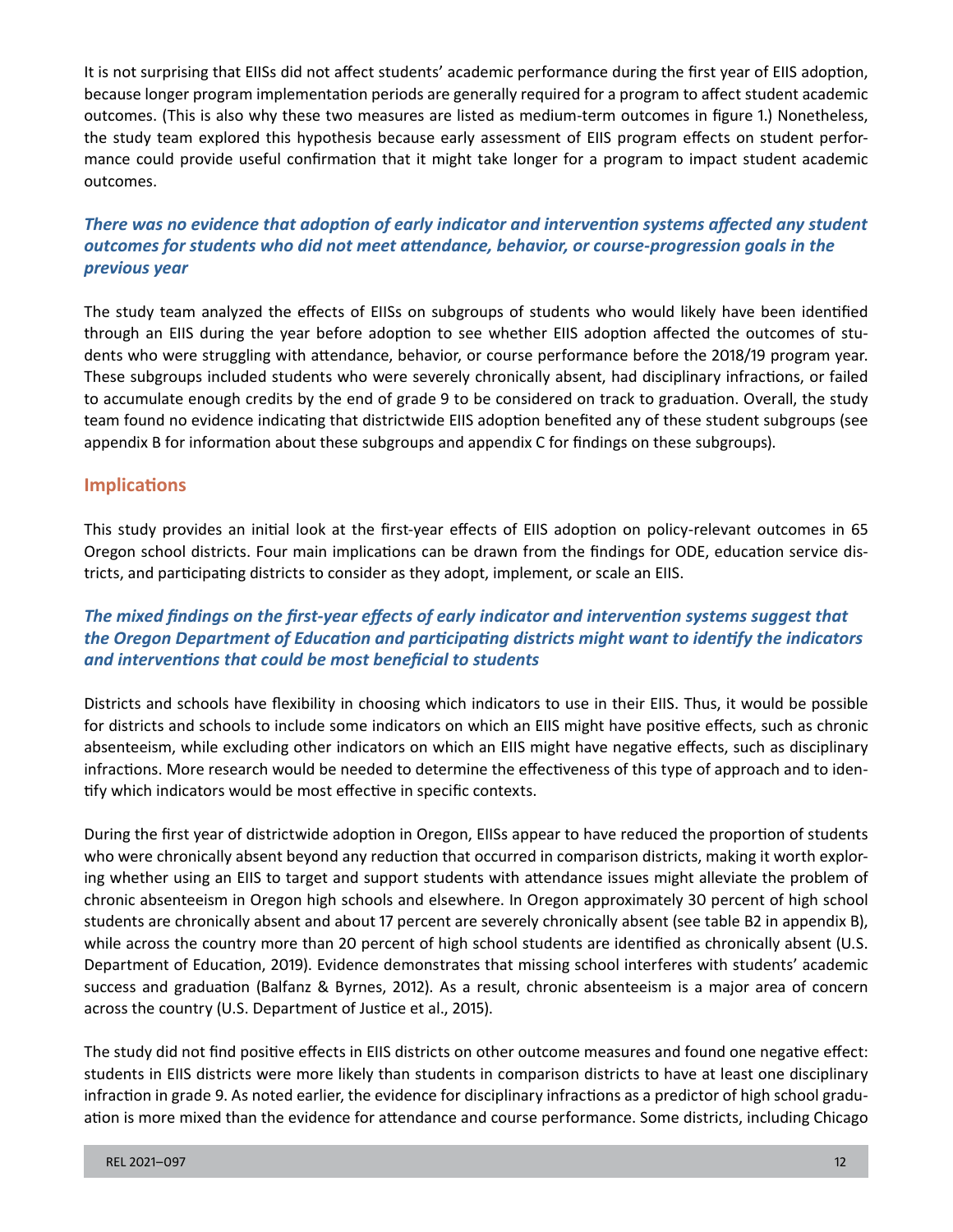Public Schools, have chosen not to use disciplinary infractions in their EIIS, whereas other districts do use disciplinary infractions (Allensworth et al., 2018). ODE might want to explore this further, gathering more evidence on the effectiveness of EIISs on different student outcomes across Oregon to provide guidance to school districts on whether to consider dropping disciplinary infractions from their EIIS or changing the interventions they use when students are identified as meeting or exceeding the disciplinary infraction threshold. Further, school districts in Oregon that adopt or plan to adopt an EIIS can gather their own data on student indicators and outcomes to support decisions on which indicators and which interventions to include.

## *Additional effort might be needed to ensure that the early indicator and intervention systems initiative supports grade 9 students as they transition into high school*

Leaders at ODE and in participating districts might want to pay particular attention to the effects of EIIS adoption in grade 9 and on grade 9 student outcomes. Because the study was unable to include research on EIIS implementation, there is no information on whether Oregon districts implemented EIISs differently in grade 9 than in other grades. But the study did find that the grade 9 outcome for chronic absenteeism was less promising than the grade 10 and 11 outcomes. Although EIIS adoption appears to have positive effects on chronic absenteeism on average across all grades and particularly for grade 10 and 11 students, the same was not true for grade 9 students.

EIIS adoption did not appear to affect disciplinary infractions across all grades or in grade 10, 11, or 12 separately (although one of the sensitivity tests for the robustness of the finding did reveal an increase in disciplinary infractions across grades). However, EIIS adoption appears to have increased the rate of disciplinary infractions for grade 9 students compared with districts that used the High School Success Initiative funding in other ways. (Comparison districts showed lower than expected rates of disciplinary infractions, suggesting that their approaches were more effective than EIISs at reducing disciplinary infractions.) It might be worth exploring whether EIISs have the potential to reduce grade 9 disciplinary infractions when implemented fully or whether other interventions might be more effective in supporting grade 9 students with behavior issues. Because disciplinary infractions include both student behavior and staff member decisions and actions in identifying and responding to infractions, a finding of more disciplinary infractions could mean either that students are having more behavior violations or that staff are reacting to student behavior more punitively. For instance, it is possible that some staff members might be more likely to record disciplinary infractions in districts that are implementing EIISs in the expectation that such actions could result in more EIIS behavioral supports for such students.

EIIS adoption also does not seem to have affected the percentage of students who were considered on track to graduate at the end of grade 9. Accumulating the requisite number of credits to be on track to graduate by the end of grade 9 is one of the strongest indicators of future graduation (Allensworth & Easton, 2005; Kemple et al., 2013). As students transition into high school, they often experience less support, larger class sizes, and less personal attention from teachers than they had in middle school, in addition to encountering more demanding course work, higher academic expectations, and stronger social pressures. As a result, students are more likely to disengage from high school in grade 9 than later in their high school careers (Allensworth & Easton, 2007). Disengagement during grade 9 is highly correlated with dropping out or failing to graduate (Roderick et al., 2014). Students who fall behind in grade 9 have a harder time recovering credits and face a greater risk of dropping out (Allensworth & Easton, 2007). Therefore, to support students' later educational attainment, it might be particularly important for districts to use EIISs to support students who struggle with key risk factors during the first year of high school. For instance, districts that implement EIISs could include additional training for staff who work with grade 9 students to ensure that data from the middle grades (grades 6–8) are accessed and properly reviewed for all students entering grade 9.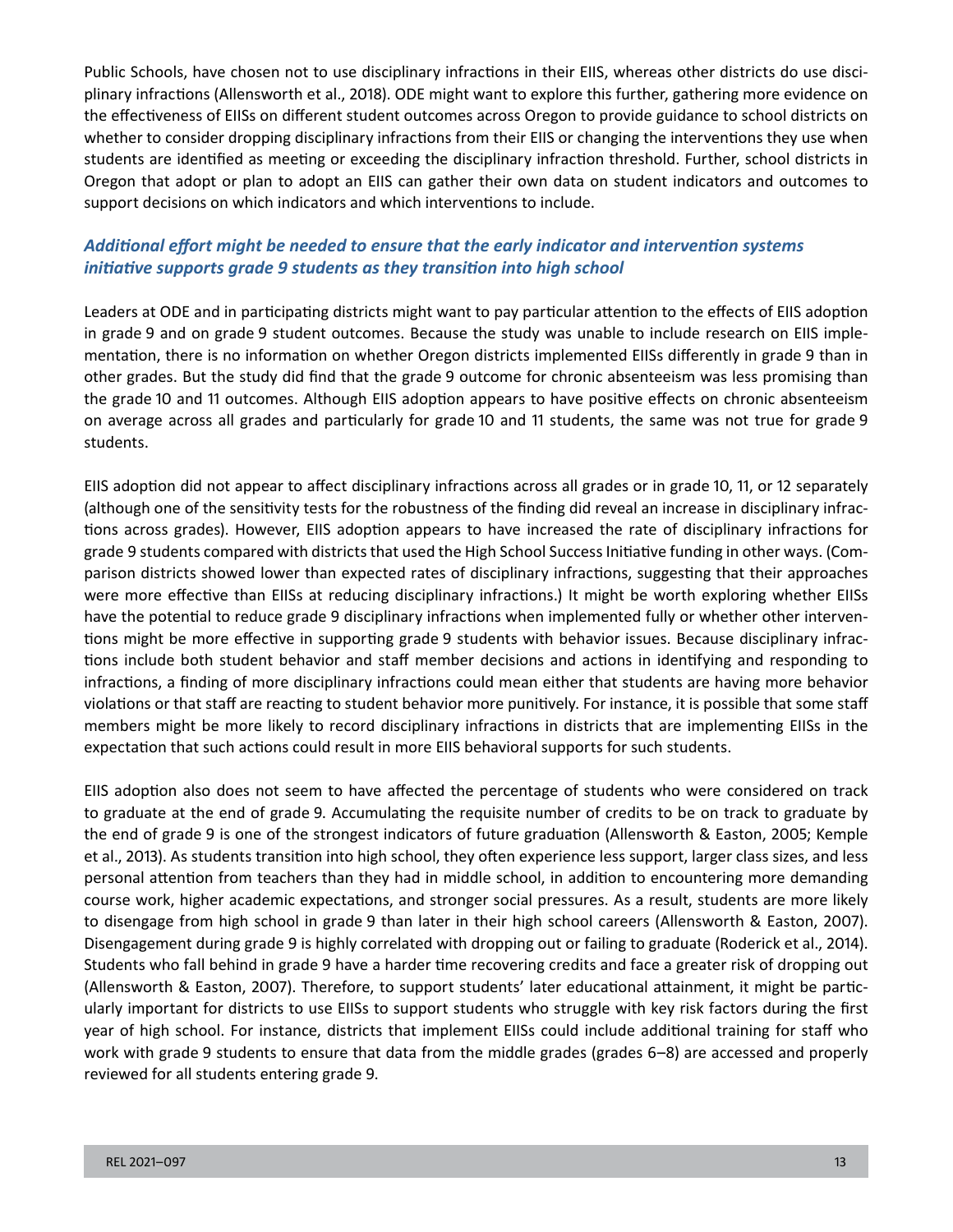## *To better understand what led to this study's findings and identify potential ways to strengthen early indicator and intervention systems (EIISs) programming, the Oregon Department of Education and participating districts might want to study EIIS implementation*

 and accurately interpret this study's findings—and to strengthen EIIS adoption—ODE and participating districts Because of the impacts of the COVID-19 pandemic, the study team was unable to collect implementation and contextual information that could help assess the extent of EIIS implementation in Oregon. To fully understand might want to assess program implementation and identify challenges that could affect success. They might also want to consider a study that reviews the alternative types of activities that have been funded by the High School Success Initiative and that have been implemented by the comparison districts in this study. In 2019 Oregon legislators passed the Student Success Act, which extended funding for the High School Success Initiative for several years (Oregon Department of Education, 2019). The continuity of funding might encourage districts to continue or begin implementing EIISs, so it could be helpful to develop a better understanding of how the degree of implementation and its context might affect student outcomes.

## *To understand the effects of a mature early indicator and intervention system (EIIS) program, the Oregon Department of Education and participating districts might want to consider a follow-up study of the longer-term effects of EIISs on student outcomes*

This study took advantage of Oregon's introduction of the High School Success Initiative to look at early effects of EIISs adopted using the initiative funding, but this study is only a first step in assessing the effectiveness of these systems. Although this study did not find that EIISs had positive effects on outcomes other than chronic absenteeism (that is, on disciplinary infractions, course progression, or academic performance), 2018/19 was the first year of EIIS adoption for many districts. It might take longer to see effects on the other outcomes, especially academic performance. EIISs are large-scale interventions with complex components, including a data system, a menu of interventions, a fully articulated process to identify students and assign them to interventions, and a system to monitor and modify interventions. Districts might need several years to fully and effectively implement an EIIS. In addition, EIISs are meant to support students throughout high school, so it might take more than one year before supports lead to observable positive changes in behavioral and academic outcomes for students. Thus far, research on EIISs has looked only at first-year outcomes (Faria et al., 2017). Long-term follow-up research could assess the effects of a fully implemented EIIS. Ideally, a follow-up study would look at a mature system implemented for at least four years and follow participating students from grade 9 through high school graduation to measure whether EIISs met their long-term outcome goal of improving high school graduation rates.

#### **References**

- Allensworth, E. M., & Easton, J. Q. (2005). *The on-track indicator as a predictor of high school graduation*. Consortium on Chicago School Research. [https://consortium.uchicago.edu/sites/default/files/2018–10/p78.pdf.](https://consortium.uchicago.edu/sites/default/files/2018-10/p78.pdf)
- Allensworth, E. M., & Easton, J. Q. (2007). *What matters for staying on-track and graduating in Chicago public high schools: A close look at course grades, failures, and attendance in the freshman year*. Consortium on Chicago School Research. <https://eric.ed.gov/?id=ED498350>.
- Allensworth, E. M., Nagaoka, J., & Johnson, D. W. (2018). *High school graduation and college readiness indicator systems:*  What we know, what we need to know. Consortium on Chicago School Research. [https://eric.ed.gov/?id=ED589733.](https://eric.ed.gov/?id=ED589733)
- Alliance for Excellent Education. (2013a). *Saving futures, saving dollars: The impact of education on crime reduction and earnings.* [https://mk0all4edorgjxiy8xf9.kinstacdn.com/wp-content/uploads/2013/09/SavingFutures.pdf.](https://mk0all4edorgjxiy8xf9.kinstacdn.com/wp-content/uploads/2013/09/SavingFutures.pdf)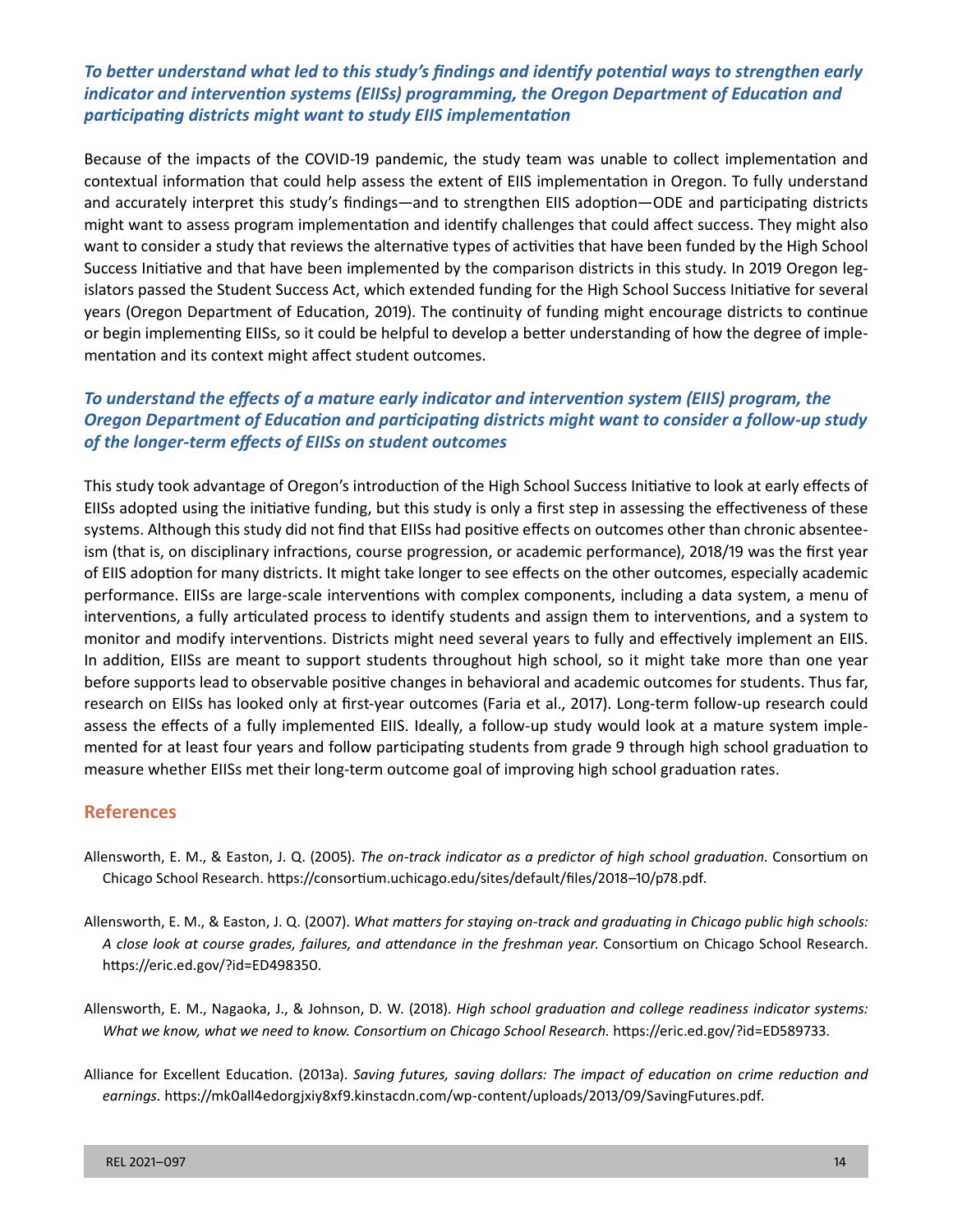- *tional attainment.* [https://mk0all4edorgjxiy8xf9.kinstacdn.com/wp-content/uploads/2013/08/WellWellOff.pdf.](https://mk0all4edorgjxiy8xf9.kinstacdn.com/wp-content/uploads/2013/08/WellWellOff.pdf) Alliance for Excellent Education. (2013b). *Well and well-off: Decreasing Medicaid and health-care costs by increasing educa-*
- Balfanz, R., & Byrnes, V. (2012). *The importance of being in school: A report on absenteeism in the nation's public schools*. Johns Hopkins University Center for Social Organization of Schools. [http://new.every1graduates.org/wp-content/](http://new.every1graduates.org/wp-content/uploads/2012/05/FINALChronicAbsenteeismReport_May16.pdf)  [uploads/2012/05/FINALChronicAbsenteeismReport\\_May16.pdf](http://new.every1graduates.org/wp-content/uploads/2012/05/FINALChronicAbsenteeismReport_May16.pdf).
- Balfanz, R., Byrnes, V., & Fox, J. (2014). Sent home and put off-track: The antecedents, disproportionalities, and consequences of being suspended in the ninth grade. *Journal of Applied Research on Children: Informing Policy for Children at Risk, 5*(2), article 13.<https://eric.ed.gov/?id=EJ1188519>.
- Balfanz, R., Herzog, L., & MacIver, D. J. (2007). Preventing student disengagement and keeping students on the graduation path in urban middle-grades schools: Early identification and effective interventions*. Educational Psychologist*, *42*(4), 223–235.<https://eric.ed.gov/?id=EJ780922>.
- Bowers, A. J., Sprott, R., & Taff, S. A. (2013). Do we know who will drop out? A review of the predictors of dropping out of high school: Precision, sensitivity, and specificity. *The High School Journal, 96*(2), 77 -100.<https://eric.ed.gov/?id=EJ995291>.
- Corrin, W., Sepanik, S., Rosen, R., & Shane, A. (2016). *Addressing early warning indicators: Interim impact findings from the Investing in Innovation (i3) evaluation of Diplomas Now*. MDRC. <https://eric.ed.gov/?id=ED566904>.
- Faria, A. M., Sorensen, N., Heppen, J., Bowdon, J., Taylor, S., Eisner, R., & Foster, S. (2017). *Getting students on track for graduation: Impacts of the Early Warning Intervention and Monitoring System after one year* (REL 2017–272). U.S. Department of Education, Institute of Education Sciences, National Center for Education Evaluation and Regional Assistance, Regional Educational Laboratory Midwest. [https://eric.ed.gov/?id=ED573814.](https://eric.ed.gov/?id=ED573814)
- Frazelle, S., & Nagel, A. (2015). *A practitioner's guide to implementing early warning systems* (REL 2015–056). U.S. Department of Education, Institute of Education Sciences, National Center for Education Evaluation and Regional Assistance, Regional Educational Laboratory Northwest. [https://eric.ed.gov/?id=ED552306.](https://eric.ed.gov/?id=ED552306)
- Hammond, C., Linton, D., Smink, J., & Drew, S. (2007). *Dropout risk factors and exemplary programs.* National Dropout Prevention Center, Communities In Schools, Inc.<https://eric.ed.gov/?id=ED497057>.
- Heckman, J. J., Humphries, J. E., & Mader, N. S. (2010). *The GED* (NBER No. 16064). National Bureau of Economic Research. <http://www.nber.org/papers/w16064>.
- Kemple, J. J., Segeritz, M. D., & Stephenson, N. (2013). Building on-track indicators for high school graduation and college readiness: Evidence from New York City. *Journal of Education for Students Placed at Risk*, *18*(1), 7–28. [https://eric.ed.](https://eric.ed.gov/?id=EJ995399)  [gov/?id=EJ995399](https://eric.ed.gov/?id=EJ995399).
- McFarland, J., Cui, J., Holmes, J., & Wang, X. (2019). *Trends in high school dropout and completion rates in the United States: 2019* (NCES No. 2020–117). U.S. Department of Education, Institute of Education Sciences, National Center for Education Statistics. Retrieved November 11, 2020, from [https://nces.ed.gov/pubsearch.](https://nces.ed.gov/pubsearch)
- Moore, K. A. (2014). *Making the grades: Assessing the evidence for integrated student supports.* Child Trends. Retrieved November, 11, 2020, from [https://www.childtrends.org/publications/making-the-grade-assessing-the-evidence-for](https://www.childtrends.org/publications/making-the-grade-assessing-the-evidence-for-integrated-student-supports)[integrated-student-supports.](https://www.childtrends.org/publications/making-the-grade-assessing-the-evidence-for-integrated-student-supports)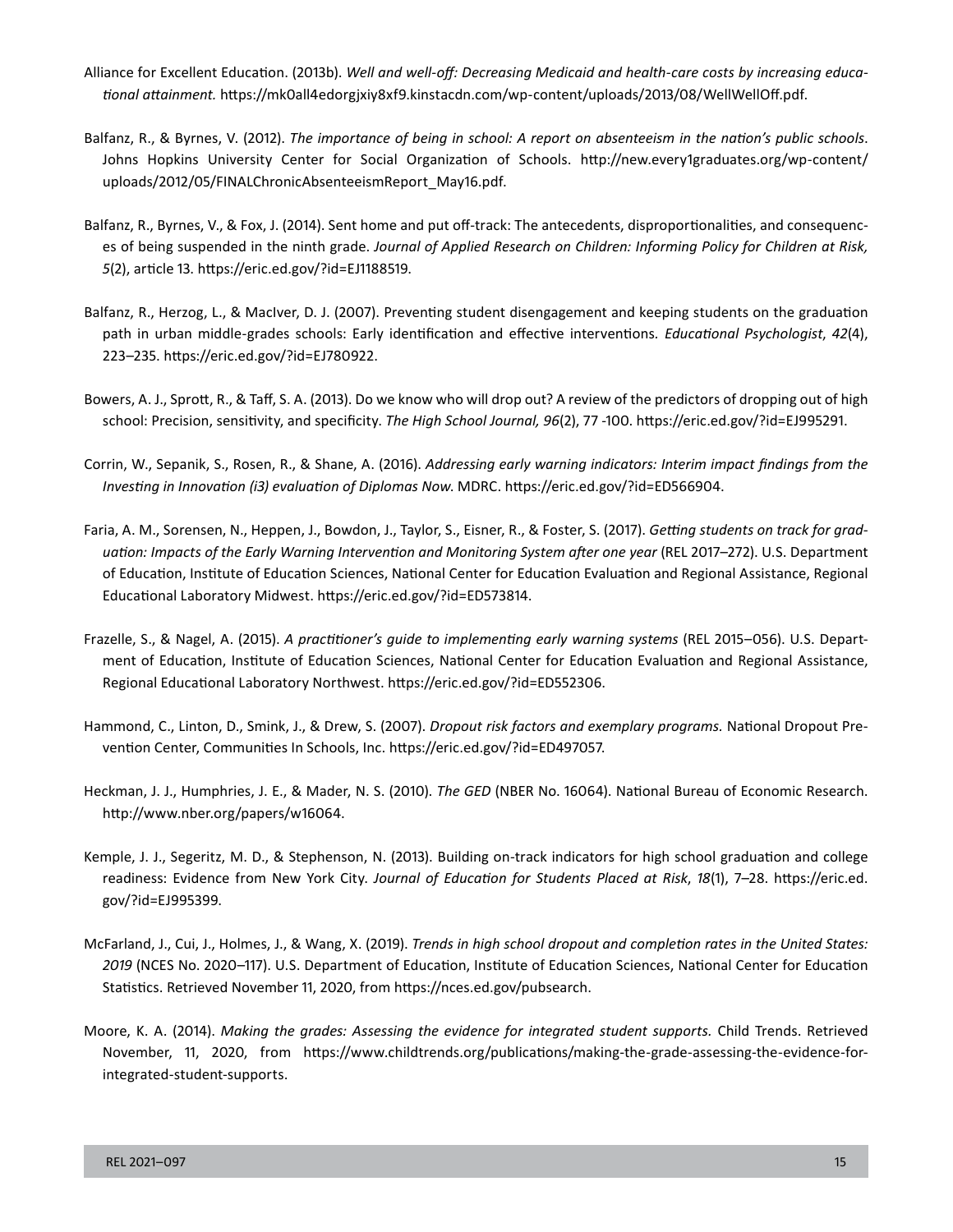- Oregon Department of Education. (2019). *High School Success Fund (Measure 98) & related programs*. Retrieved July 26, 2021, from <https://www.oregon.gov/ode/students-and-family/GraduationImprovement/Pages/HSS.aspx>.
- Oregon Department of Education. (2020). *High school success frequently asked questions, March 2020.* [https://www.oregon.](https://www.oregon.gov/ode/students-and-family/GraduationImprovement/Documents/HSS%20FAQ.pdf) [gov/ode/students-and-family/GraduationImprovement/Documents/HSS%20FAQ.pdf.](https://www.oregon.gov/ode/students-and-family/GraduationImprovement/Documents/HSS%20FAQ.pdf)
- Roderick M., Kelley-Kemple T., Johnson D. W., & Beechum, N. O. (2014). *Preventable failure: Improvements in long-term outcomes when high schools focused on the ninth grade year.* Consortium on Chicago School Research. [https://eric.](https://eric.ed.gov/?id=ED553174)  [ed.gov/?id=ED553174.](https://eric.ed.gov/?id=ED553174)
- Rumberger, R. W., Addis, H., Allensworth, E., Balfanz, R., Bruch, J., & Dillon, E. (2017). *Preventing dropout in secondary schools*  (NCEE No. 2017–4028). U.S. Department of Education, Institute of Education Sciences, National Center for Education Evaluation and Regional Assistance. <https://eric.ed.gov/?id=ED575971>.
- Seeskin, A., Mahaffie, S., & Usher, A. (2020). *The forgotten year: Applying lessons from freshman success to sophomore year.* Consortium on Chicago School Research. [https://consortium.uchicago.edu/sites/default/files/2020–08/The%20](https://consortium.uchicago.edu/sites/default/files/2020-08/The%20Forgotten%20Year-Aug2020-Consortium.pdf)  [Forgotten%20Year-Aug2020-Consortium.pdf.](https://consortium.uchicago.edu/sites/default/files/2020-08/The%20Forgotten%20Year-Aug2020-Consortium.pdf)
- Uekawa, K., Merola, S., Fernandez, F., & Porowski, A. (2010). *Creating an early warning system: predictors of dropout in Delaware* (REL MA 1.2.75 -10). U.S. Department of Education, Institute of Education Sciences, National Center for Education Evaluation and Regional Assistance, Regional Educational Laboratory Mid-Atlantic.<https://eric.ed.gov/?id=ED565682>.
- U.S. Department of Education, Institute of Education Sciences, National Center for Education Statistics. (n.d. a). *Common Core of Data*. Public Elementary/Secondary School Universe Survey, 2013/14–2017/18. Retrieved October 1, 2019, from <https://nces.ed.gov/ccd/>.
- U.S. Department of Education, Institute of Education Sciences, National Center for Education Statistics. (n.d. b). *Common Core of Data.* Table 1: Public high school 4-year adjusted cohort graduation rate (ACGR), by race/ethnicity and selected demographic characteristics for the United States, the 50 states, the District of Columbia, and Puerto Rico: School year 2017–18. Retrieved June 19, 2020, from [https://nces.ed.gov/ccd/tables/ACGR\\_RE\\_and\\_characteristics\\_2017–18.asp.](https://nces.ed.gov/ccd/tables/ACGR_RE_and_characteristics_2017-18.asp)
- U.S. Department of Education. (2019). *Chronic absenteeism in the nation's schools: A hidden educational crisis.* Retrieved June 10, 2021, from<https://www2.ed.gov/datastory/chronicabsenteeism.html#one>.
- U.S. Department of Justice, U.S. Department of Health and Human Services, U.S. Department of Housing and Urban Development, & U.S. Department of Education. (2015). *Every student, every day: A community toolkit to address and eliminate chronic absenteeism*. U.S. Department of Education.<https://www2.ed.gov/about/inits/ed/chronicabsenteeism/toolkit.pdf>.

 Willamette Education Service District. n.d. *Oregon Data Suite.* Retrieved June 19, 2020, from<https://www.wesd.org/Page/835>.